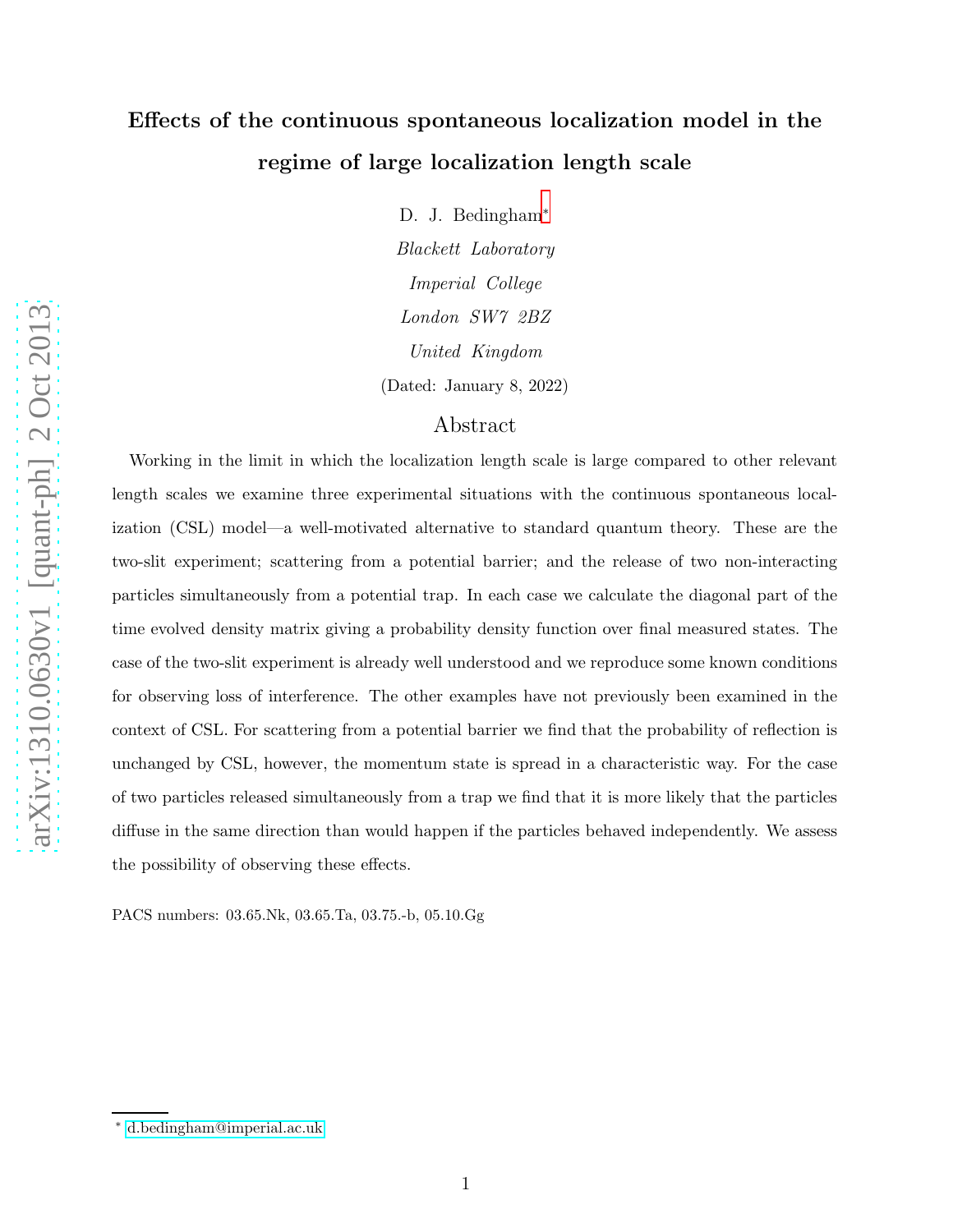#### I. INTRODUCTION

Spontaneous localization (SL) is an alternative to standard quantum theory motivated by the measurement problem  $[1-3]$  (for reviews see  $[4, 5]$  $[4, 5]$ ). In SL the quantum state has the status of a real physical object. The state evolves according to a stochastic generalization of the Schrödinger equation and behaves in such a way that certain macro superposition states are unstable. The theory itself determines precisely which types of state are unstable and remarkably gives a universal account of phenomena which so far agrees with our experience ranging from the behaviour of quantum particles to the classical macroscopic world.

Spontaneous localization is particularly interesting because it makes several predictions which are in conflict with standard quantum theory. This means that there is the possibility to experimentally test it. For example, SL predicts the collapse of a superposition of quasilocalized wave packets for a particle (or composite object) of sufficiently large mass. The way to observe this process would be to look for a characteristic loss of interference when the packets are brought together. These kinds of experiments are being developed as part of a general program to observe quantum interference for objects of increasing mass. One promising experiment involves diffraction of a beam of Au clusters by a laser grating [\[6\]](#page-18-4); another involves attempting to put a small mechanical device in a superposition of different position states [\[7\]](#page-18-5) (see also [\[8](#page-18-6)]).

In this article we focus on the continuous spontaneous localization (CSL) model [\[1,](#page-18-0) [2\]](#page-18-7) and examine a selection of experimental scenarios in the limit is which the localization length scale is large compared to other length scales (such as the spatial extent of the wave function). The reason for taking this limit is primarily to make calculations easier to perform. This enables us to obtain precise results within the regime of validity. However, we note that at present there is no upper bound on the CSL length scale imposed by experimental results [\[9](#page-18-8)]. Our considerations might therefore be seen a way to further constrain the parameter space of the CSL model.

In the CSL model the state process is expressed as a stochastic differential equation for the state vector (see Sec. [II\)](#page-3-0). Stochastic changes in the state are governed by a classical noise process and for a given realization of this noise process the state vector follows a unique trajectory. However, it is convenient to consider a statistical ensemble of systems describing the result of running the same experiment with the same initial conditions many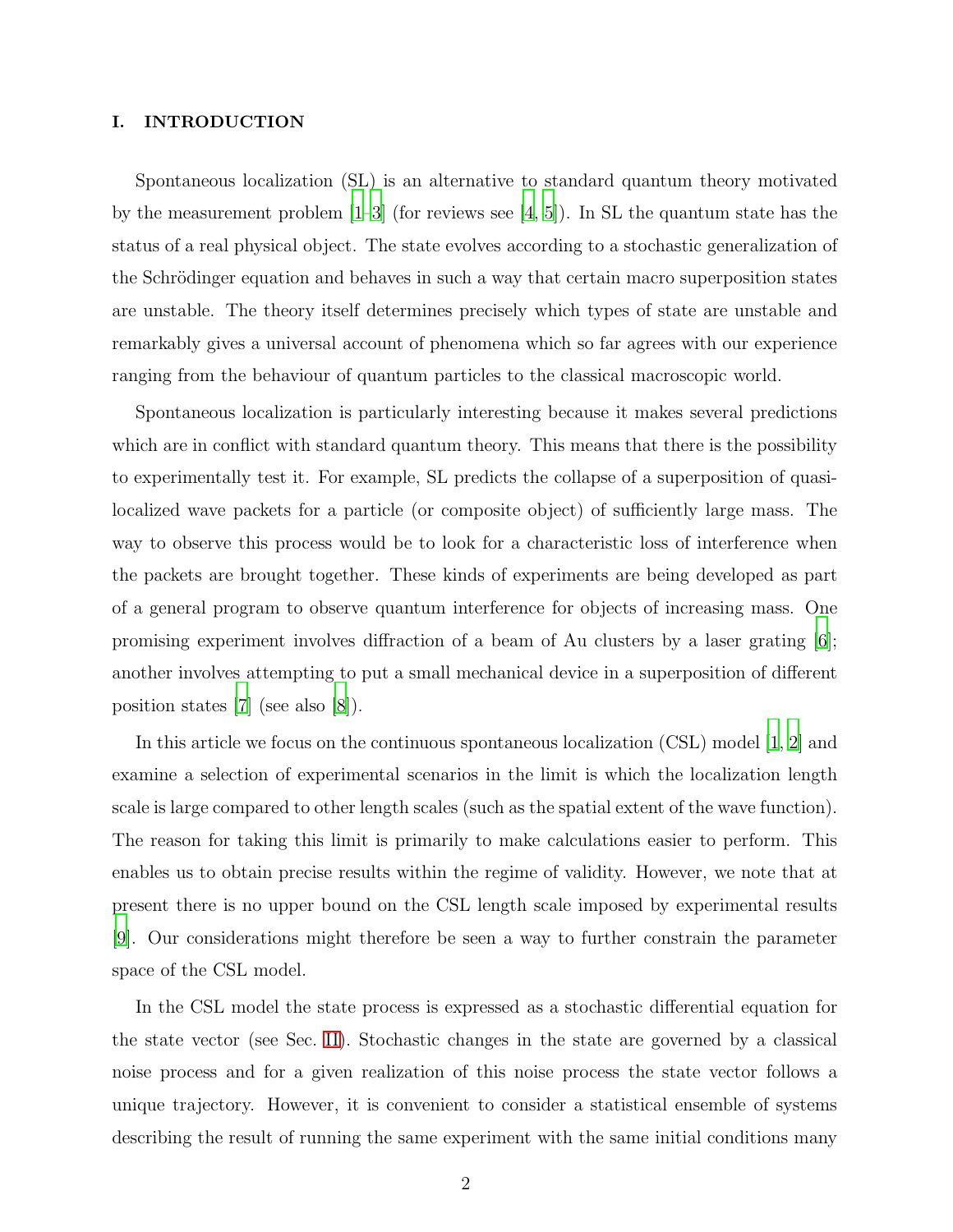times. The dynamics then turn an initial pure state into a mixture of states, each resulting from a different realized noise. The appropriate way to describe this is in terms of a density operator

<span id="page-2-1"></span><span id="page-2-0"></span>
$$
\hat{\rho}_t = \mathbb{E}[|\psi_t\rangle\langle\psi_t|],\tag{1}
$$

where  $E$  denotes classical expectation over states.

The density matrix can be written in terms of a density matrix propagator which for a single particle system is expressed in coordinate space as

$$
\rho_t(x, y) = \int dx'dy'J(x, y, t|x', y', t')\rho_{t'}(x', y'),
$$
\n(2)

where  $\rho_t(x, y) = \langle x | \hat{\rho}_t | y \rangle$  and  $t > t'$ . The advantage of working with the density matrix propagator is that we can separate out the dependence on the initial condition. There are well established methods to determine the density matrix propagator, see e.g. [\[10,](#page-19-0) [11\]](#page-19-1). Here we will demonstrate that in the case where the system is more localized than the CSL length scale, the CSL master equation can be reduced to a form where the propagator is a Gaussian function. This implies that for situations in which the initial wavefunction is of Gaussian form (or a superposition of Gaussians), the final density matrix state can be straightforwardly determined by performing Gaussian integrals over the variables  $x'$  and  $y'$ .

After an introduction to the CSL model in Sec. [II](#page-3-0) we apply the density matrix propagator technique to the two-slit experiment in Sec. [III.](#page-6-0) We consider an initial wavefunction composed of two separated Gaussian peaks corresponding to the particle passing through each of the two slits. We then allow the wave packets to spread and overlap and determine the probability distribution for the location of the particle. We find that the expected interference pattern degrades as a result of CSL as either the mass of the particle increases, the slit width increases, or the separation between slits increases. We highlight the result that a cubic improvement on the degradation effect can be made by increasing the slit separation provided it is less than the CSL length scale.

The same techniques also allow us to consider interactions with more complicated potentials by treating the potential perturbatively. We demonstrate this in detail in Sec. [IV](#page-9-0) where we consider a particle undergoing CSL dynamics as it is scattered from a small potential barrier. We calculate the effect of the potential up to second order. This turns out to be the lowest order necessary in order to see reflection from the barrier. Reflection from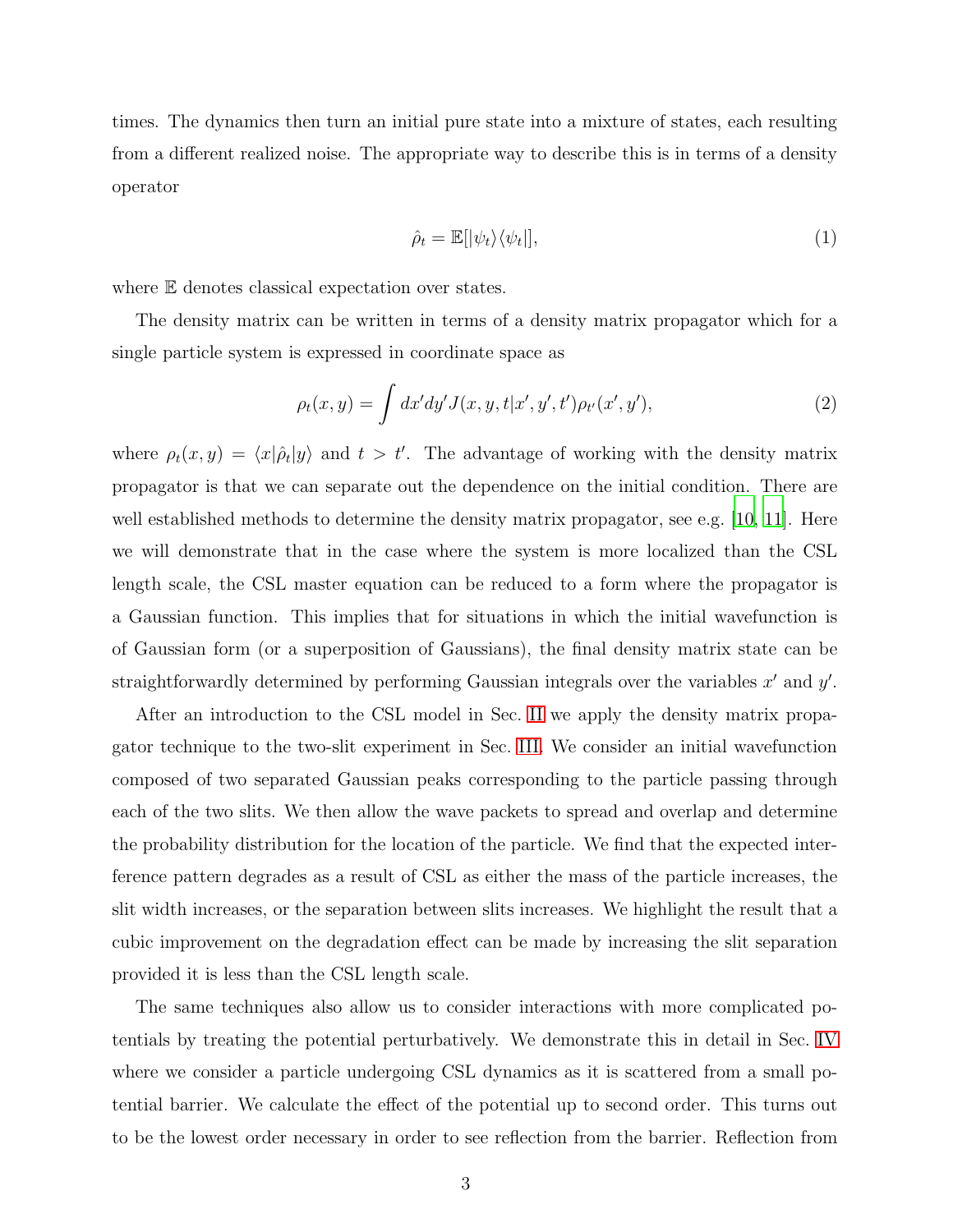a barrier whose height is small compared to the energy of the incoming particle is a quantum mechanical effect which we might expect to be diminished by CSL. However, we find that there is no appreciable reduction in the probability for reflection when compared to a standard quantum calculation. The significant difference is that the wave packet undergoes a characteristic spreading in momentum space. This is expected to be small given standard estimates for the CSL parameters and the scattering does nothing to enhance the order of magnitude of the momentum diffusion over that which would occur for a free packet without the potential.

In Sec. [V](#page-14-0) we apply the density matrix propagator technique to a situation involving 2 particles. In CSL the localization mechanism acts on the total particle number density state rather than on each particle individually. Thus implies that for a system of 2 non-interacting particles, the localization mechanism will lead to correlations in the diffusion undergone by each particle separately. In order to demonstrate this we present the 2-particle propagator and solve for a situation in which the initial wavefunctions of the particles perfectly overlap. We find that the final distribution of particle locations shows that the particles are more likely to be found closer together than would be expected if the particles behaved independently. We examine the possibility of this being used as an new experimental test of CSL and consider the expected scales of magnitude required to see the effect. We end with some discussion and summary in Sec. [VI.](#page-17-0)

#### <span id="page-3-0"></span>II. CONTINUOUS SPONTANEOUS LOCALIZATION

Here we present the CSL model in terms of a diffusion process for the quantum state and show how it can be represented in terms of a deterministic master equation for the stochastically averaged density matrix [\(1\)](#page-2-0). The CSL model is a non-relativistic model involving quantum fields. We will write down the master equation for the case of a one particle excitation and present the density matrix propagator. Later in Sec. [V](#page-14-0) we will do the same for a two identical particle state. For simplicity we work in 1 dimension. The results should be valid for the 3-dimensional theory since the different dimensions decouple in the equations of motion.

We introduce two parameters  $\lambda$  and  $1/\sqrt{\alpha}$ . These are, respectively, the rate and the length scale of spontaneous localization. The state evolution is then described by the quantum state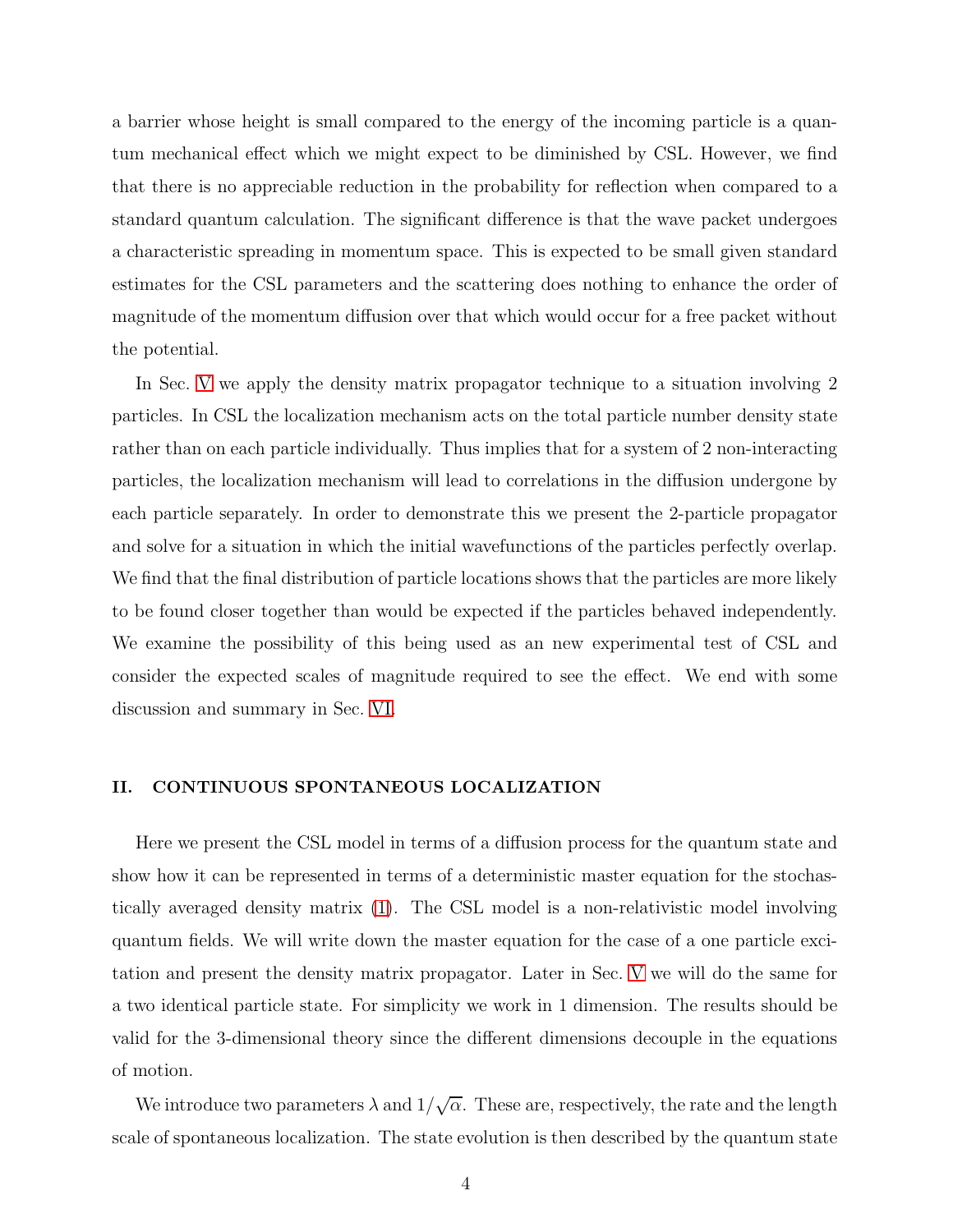diffusion equation [\[1](#page-18-0), [2](#page-18-7)]

$$
d|\psi_t\rangle = \left[ -\frac{i}{\hbar}\hat{H} - \frac{\lambda}{2} \int dx \left( \hat{N}(x) - \langle \hat{N}(x) \rangle \right)^2 \right] dt |\psi_t\rangle + \sqrt{\lambda} \int dx \left( \hat{N}(x) - \langle \hat{N}(x) \rangle \right) dB_t(x) |\psi_t\rangle,
$$
 (3)

where the number density operator  $\hat{N}(x)$  is given by

$$
\hat{N}(x) = \left(\frac{\alpha}{\pi}\right)^{1/4} \int dy \exp\left\{-\frac{\alpha}{2}(x-y)^2\right\} \hat{a}^\dagger(y)\hat{a}(y),\tag{4}
$$

the field annihilation and creation operators  $\hat{a}(x)$  and  $\hat{a}^{\dagger}(x)$  satisfy

<span id="page-4-3"></span><span id="page-4-0"></span>
$$
[\hat{a}(x), \hat{a}^\dagger(y)] = \delta(x - y),\tag{5}
$$

and the field of Brownian motions satisfy

$$
\mathbb{E}[dB_t(x)] = 0; \quad dB_s(x)dB_t(y) = \delta_{st}\delta(x - y)dt.
$$
\n(6)

Equation  $(3)$  can be thought of as a modification of the Schrödinger equation in order to describe both unitary and state reduction-type behaviour. The parameter  $\alpha$  is taken to be a constant. Ghirardi, Rimini and Weber (GRW) give an estimate of  $1/\sqrt{\alpha} = 10^{-7}$ m [\[3\]](#page-18-1). Arguments related to experimental bounds on the spontaneous emission of photons from Germanium suggest that  $\lambda \propto m^2$  [\[12](#page-19-2)], where m is the particle mass. We therefore assume that

<span id="page-4-1"></span>
$$
\lambda = \left(\frac{m}{m_0}\right)^2 \lambda_0,\tag{7}
$$

where  $m_0$  is the nucleon mass and  $\lambda_0$  is the rate of spontaneous localization for a nucleon. By assuming [\(7\)](#page-4-1) we are acknowledging that the number density operator in fact represents the mass density. The estimate of GRW is  $\lambda_0 = 10^{-16}$ m.

We note that the GRW estimates are not definitive. A study of the range of parameter space compatible with experiments can be found in Ref. [\[9\]](#page-18-8). In particular  $1/\sqrt{\alpha}$  may be much larger than  $10^{-7}$ m. This is of relevance since we will work in an approximation where the particle is more localized (i.e. its wavefunction is narrower) than the CSL length scale.

The density operator is given by Eq.  $(1)$ . It follows from  $(3)$  that the density operator satisfies the master equation

<span id="page-4-2"></span>
$$
\frac{\partial \hat{\rho}_t}{\partial t} = -\frac{i}{\hbar} \left[ \hat{H}, \hat{\rho}_t \right] - \frac{\lambda}{2} \int dx \left[ \hat{N}(x), \left[ \hat{N}(x), \hat{\rho}_t \right] \right]. \tag{8}
$$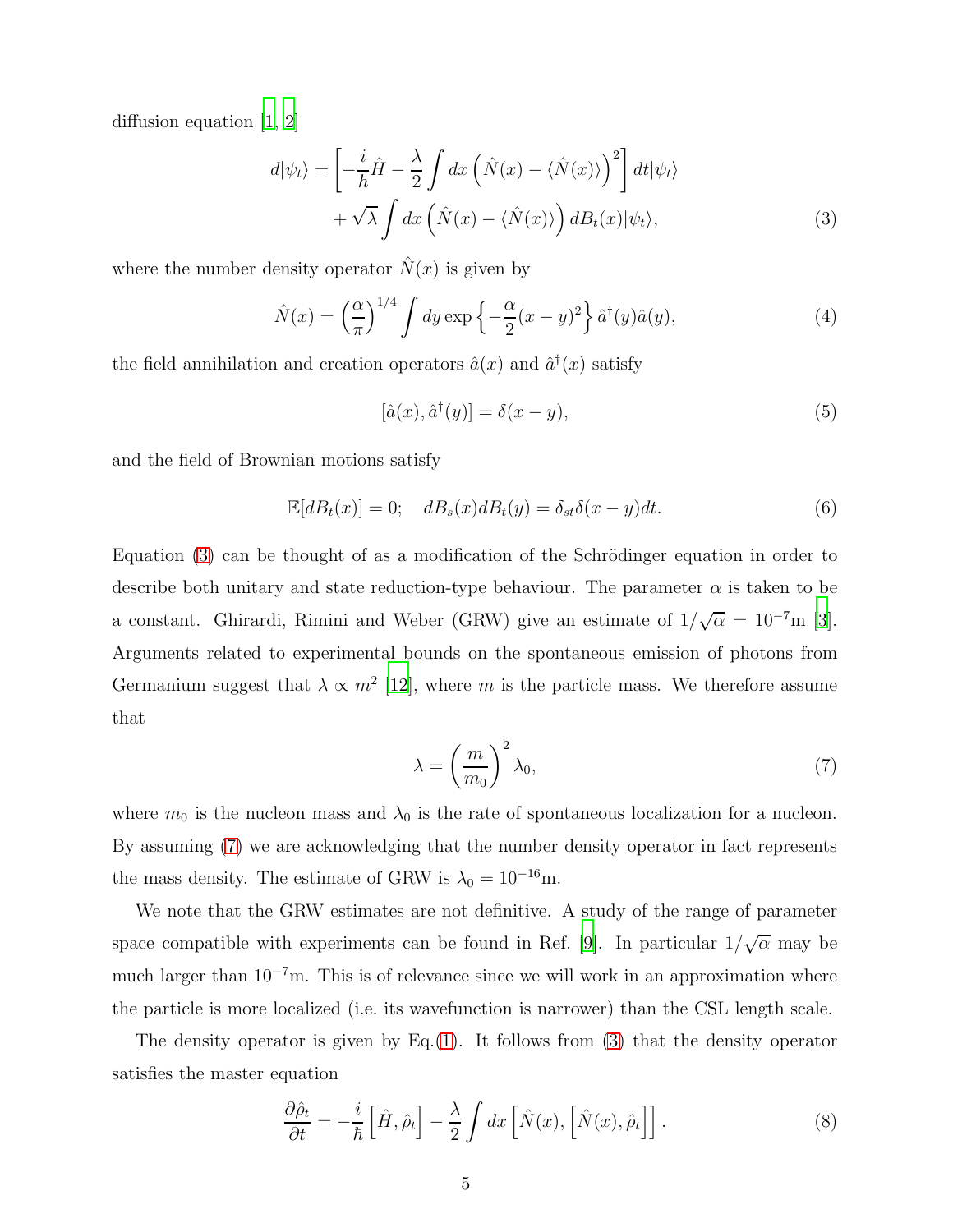Consider the case where the state is composed of 1 particle. A single particle state has the form

$$
|\psi\rangle = \int dx \ \psi(x)\hat{a}^{\dagger}(x)|0\rangle, \tag{9}
$$

where  $|0\rangle$  is the vacuum state. Here we can identify  $\psi(x)$  as the wave function for the particle and improper position eigenstates take the form  $|x\rangle = \hat{a}^{\dagger}(x)|0\rangle$ . The Hamiltonian is given in position space as

<span id="page-5-0"></span>
$$
H = -\frac{\hbar^2}{2m}\frac{\partial^2}{\partial x^2} + V(x). \tag{10}
$$

Then using [\(8\)](#page-4-2) with [\(4\)](#page-4-3) and [\(10\)](#page-5-0), the master equation can be written as

$$
\frac{\partial}{\partial t}\rho_t(x,y) = \frac{i\hbar}{2m} \left( \frac{\partial^2}{\partial x^2} - \frac{\partial^2}{\partial y^2} \right) \rho_t(x,y) - \frac{i}{\hbar} \left( V(x) - V(y) \right) \rho_t(x,y) \n- \lambda \left( 1 - \exp\left\{ -\frac{\alpha}{4} (x-y)^2 \right\} \right) \rho_t(x,y),
$$
\n(11)

where  $\rho_t(x, y) = \langle x|\hat{\rho}|y\rangle$ .

Next we assume that  $x - y$  is typically much smaller than  $1/\sqrt{\alpha}$  so that we can simplify to

$$
\frac{\partial}{\partial t}\rho_t(x,y) = \frac{i\hbar}{2m} \left( \frac{\partial^2}{\partial x^2} - \frac{\partial^2}{\partial y^2} \right) \rho_t(x,y) - \frac{i}{\hbar} \left( V(x) - V(y) \right) \rho_t(x,y) \n- \frac{D}{\hbar^2} (x-y)^2 \rho_t(x,y),
$$
\n(12)

where

<span id="page-5-3"></span><span id="page-5-2"></span><span id="page-5-1"></span>
$$
D = \frac{\lambda \alpha \hbar^2}{4}.
$$
\n(13)

The advantage of this simplified form for the master equation is that we can solve it exactly in the case where  $V = 0$ . The solution can be written in terms of the density matrix propagator as in Eq.[\(2\)](#page-2-1). The result for Eq.[\(12\)](#page-5-1) is (see e.g. Ref.  $[13]$ )

$$
J(x, y, t|x', y', t') = \frac{m}{2\pi\hbar(t - t')} \exp\left\{\frac{im}{2\hbar(t - t')}\left[(x - x')^2 - (y - y')^2\right]\right\}
$$

$$
\times \exp\left\{-\frac{D(t - t')}{3\hbar^2}\left[(x - y)^2 + (x - y)(x' - y') + (x' - y')^2\right]\right\}.
$$
 (14)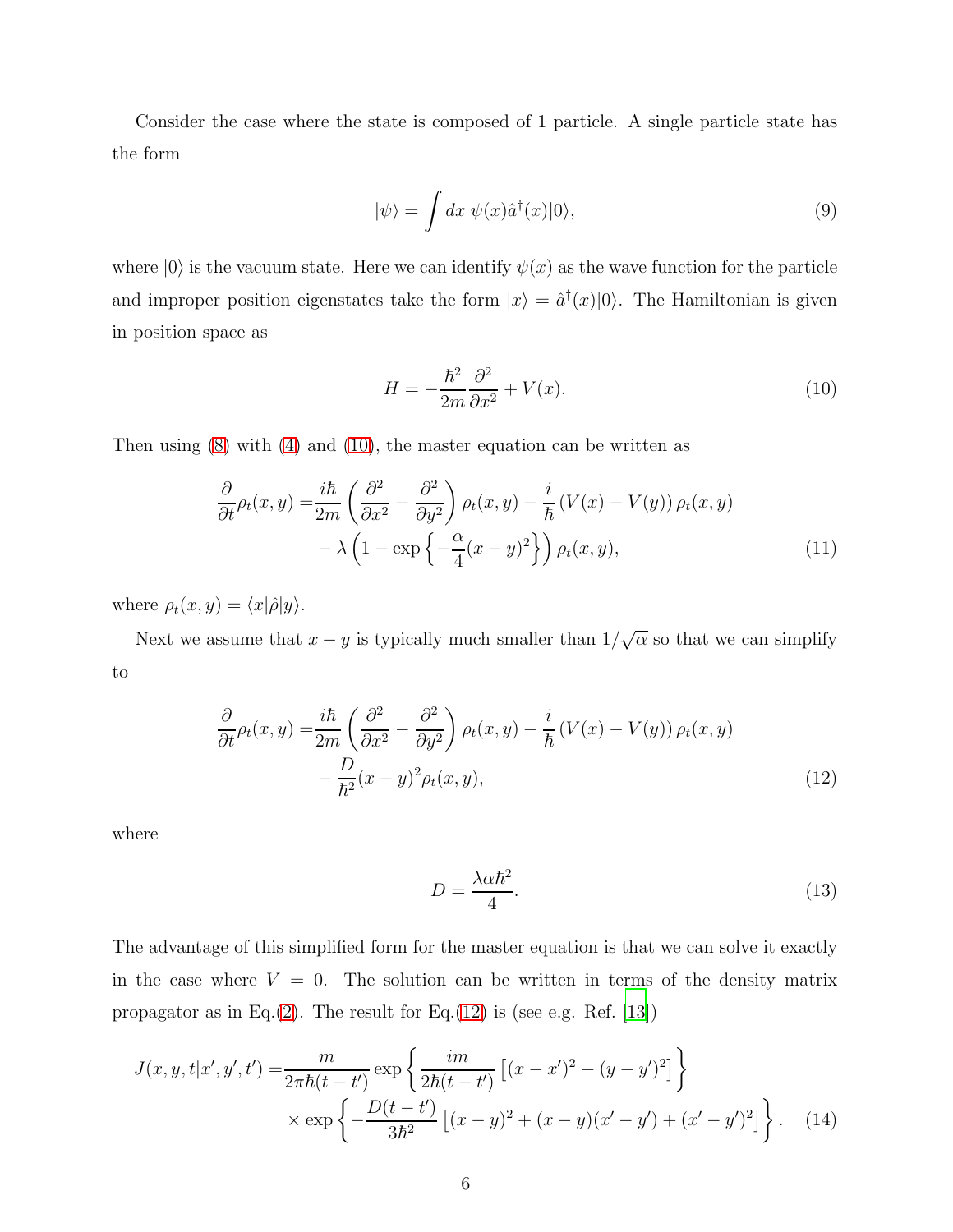It is also useful to express the density matrix propagator in momentum space where

<span id="page-6-1"></span>
$$
J(p,q,t|p',q',t') = \frac{1}{\sqrt{4\pi D(t-t')}} \delta(p-q-p'+q')
$$
  
 
$$
\times \exp\left\{-\frac{i(t-t')}{4m\hbar}(p^2-q^2+p'^2-q'^2)\right\}
$$
  
 
$$
\times \exp\left\{-\frac{1}{4D(t-t')}(p-p')^2-\frac{D(t-t')^3}{12m^2\hbar^2}(p-q)^2\right\}.
$$
 (15)

Notice that the propagators tend to delta functions as  $t \to 0$  and that the free propagator is recovered upon setting  $D = 0$ . The potential V can be introduced perturbatively in a standard way which we outline for the specific case of scattering from a potential barrier in Sec. [IV.](#page-9-0)

### <span id="page-6-0"></span>III. TWO-SLIT EXPERIMENT

In the case where  $V = 0$  the master equation is solved exactly with result given by Eqs  $(2)$ and [\(14\)](#page-5-2). We consider a simple two-slit experiment and model only the dimension parallel to a line intersecting the two slits perpendicularly. We approximate the initial wavefunction by two Gaussian peaks each of width  $\sigma$  (the slit width) and separated by a distance  $2\mu$  (the slit separation). Ideally  $\mu \gg \sigma$ , such that the two peaks do not overlap. The initial density matrix at time 0 can then be written

$$
\rho_0(x, y) = \psi(x)\psi^*(y),\tag{16}
$$

with

$$
\psi(x) = \frac{1}{\sqrt{2}} \frac{1}{(2\pi\sigma^2)^{1/4}} \left[ \exp\left\{-\frac{1}{4\sigma^2}(x-\mu)^2\right\} + \exp\left\{-\frac{1}{4\sigma^2}(x+\mu)^2\right\} \right].
$$
 (17)

Note that this choice of initial condition neglects any wavefunction collapse between the source of the particle beam and arrival at the two slit screen. This can be justified by assuming that the beam is sourced by a slit much narrower than  $\sigma$  which spreads the wavefunction much more rapidly so that the particle passes through the preceding section of the interferometer in a comparatively negligible time.

We suppose that the particle reaches a measuring screen beyond the two slits after travelling for a time  $t$  (in a spatial dimension that we do not consider here). The probability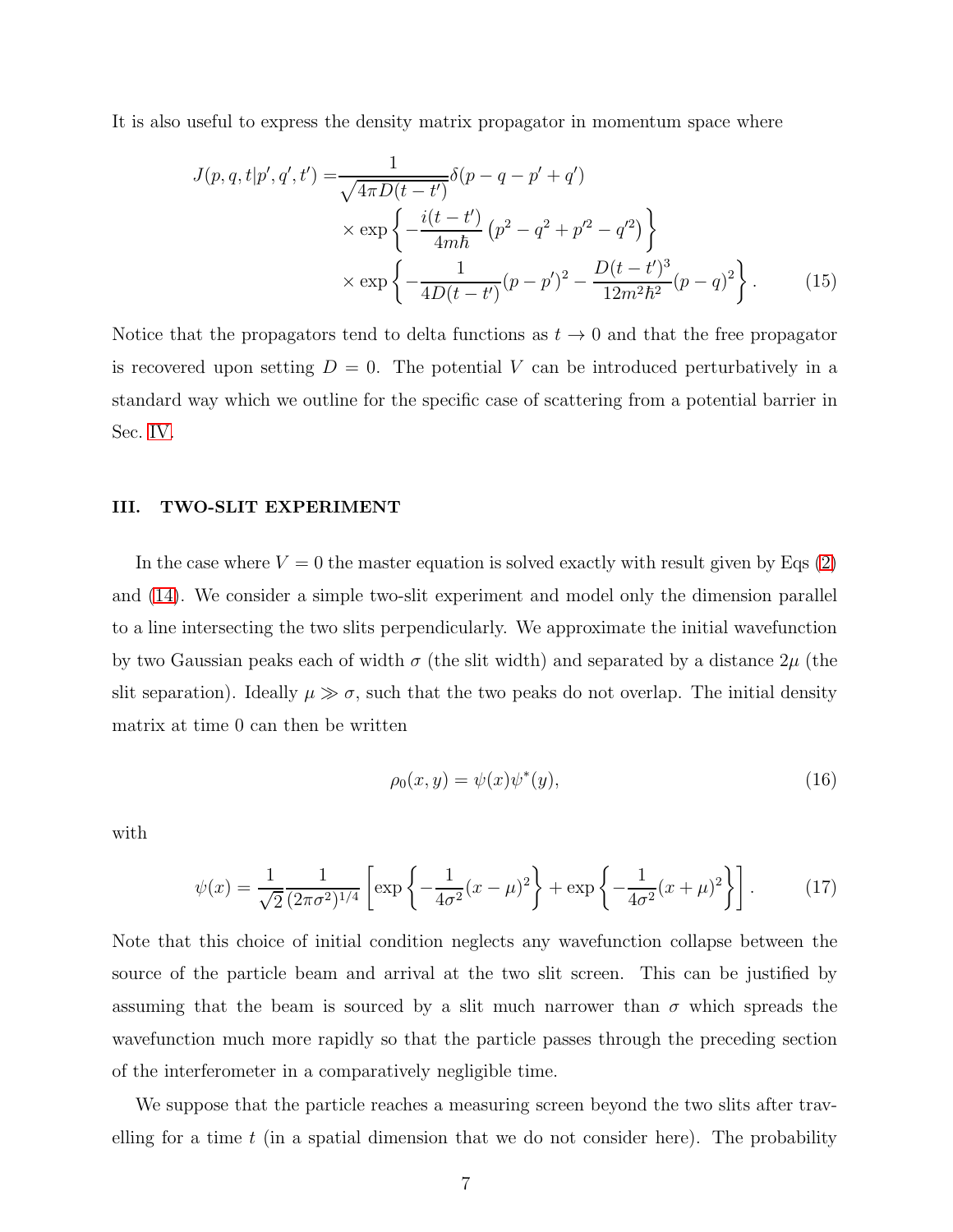density for finding the particle at position x at this time is given by  $\rho_t(x, x)$ . After setting  $x = y$  the result of the integrals in Eq.[\(2\)](#page-2-1) is

$$
\rho_t(x,x) = \frac{1}{2} \frac{1}{(2\pi K \sigma^2)^{1/2}} \times \left[ \exp\left\{-\frac{1}{2K\sigma^2}(x-\mu)^2\right\} + \exp\left\{-\frac{1}{2K\sigma^2}(x+\mu)^2\right\} + 2\cos\left\{\frac{\hbar t\mu}{2mK\sigma^4}x\right\} \exp\left\{-\frac{1}{4K\sigma^2}\left[(x-\mu)^2 + (x+\mu)^2 + \frac{4Dt^3\mu^2}{3m^2\sigma^2}\right]\right\},
$$
(18)

<span id="page-7-1"></span>where

<span id="page-7-2"></span><span id="page-7-0"></span>
$$
K = \frac{2Dt^3}{3m^2\sigma^2} + \frac{\hbar^2t^2}{4m^2\sigma^4} + 1.
$$
\n(19)



FIG. 1: Two-slit probability distribution function for different values of the CSL parameter,  $D = \lambda \alpha \hbar^2 / 4$ .

The parameter  $K$  gives a measure of the spread of each of the two peaks. The two time-dependent contributions are due respectively to spontaneous localization and standard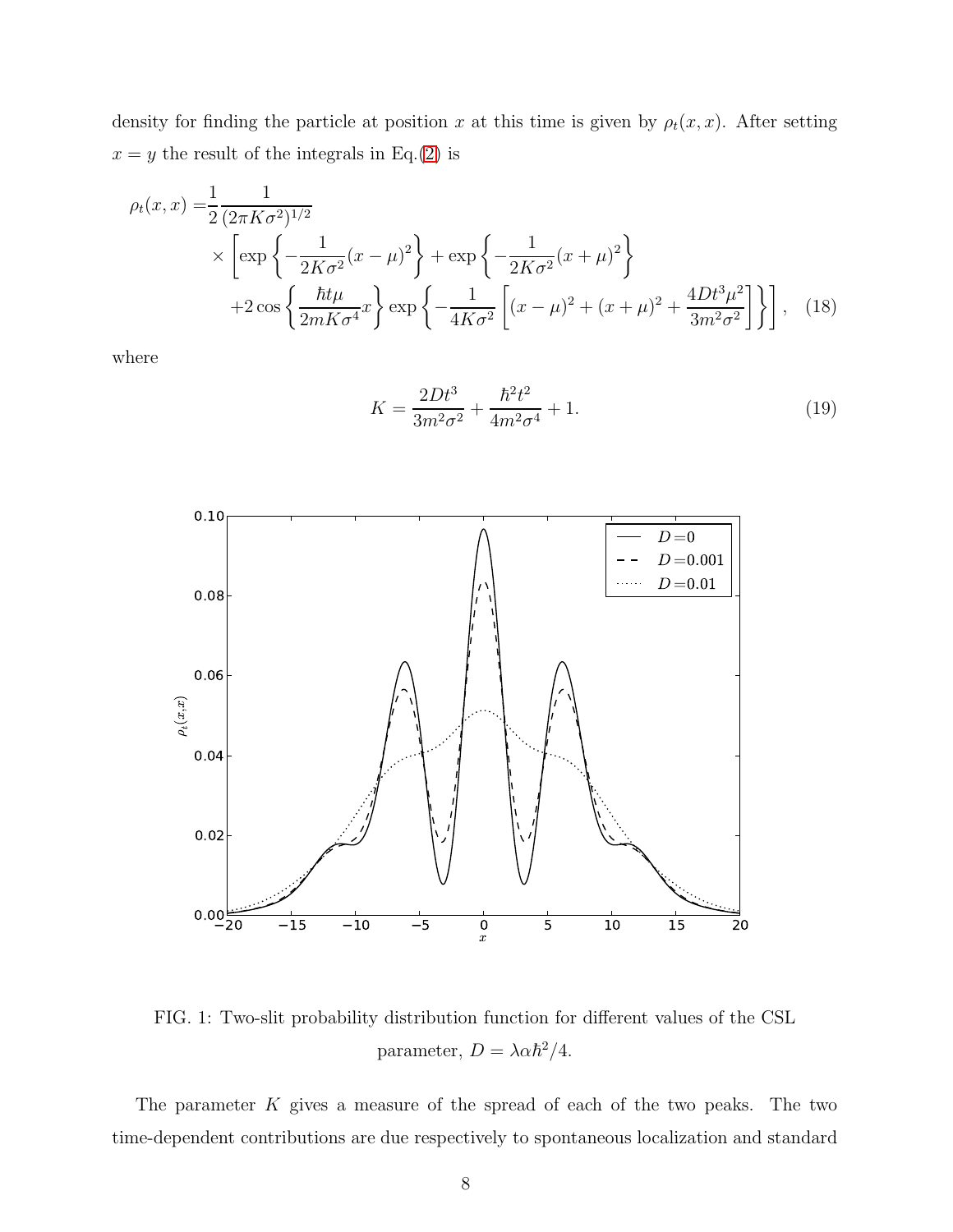quantum dispersion. It is reasonable to assume that the dominant contribution is that due to standard quantum dispersion. We can then estimate the time scale on which the two peaks reach a state of significant overlap. This occurs when  $\sqrt{K\sigma^2} \sim \mu$  which results in

<span id="page-8-1"></span><span id="page-8-0"></span>
$$
t \sim \frac{m\sigma\mu}{\hbar}.\tag{20}
$$

If the interference term is suppressed before this time then the interference peaks do not get the chance to develop. From the last term in Eq.[\(18\)](#page-7-0) we see that this happens when

$$
D \gtrsim D_{\rm crit} = \frac{\hbar^3}{m\sigma\mu^3}.\tag{21}
$$

In Fig. [1](#page-7-1) we display the probability distribution [\(18\)](#page-7-0) for some different values of D. We choose units such that  $\hbar = m = \sigma = 1$ . If we choose  $\mu = 5$  then  $t = 10$  in these units is of the order of the time taken for the packets to overlap. We have plotted the probability distribution for three values of  $D$  at this time. The interference peaks disappear somewhere between  $D = 0.001$  and  $D = 0.01$ . This agrees with the estimate from Eq. [\(21\)](#page-8-0) of  $D_{\text{crit}} = 0.008$ .

Since from [\(7\)](#page-4-1) and [\(13\)](#page-5-3) it is expected that the parameter D increases with mass as  $m^2$ , there are three things that can be done to improve the chances of observing interference loss: (i) increase the mass m; (ii) increase the distance between slits  $\mu$ ; and (iii) increase the slit width  $\sigma$ . The first two ways offer the greatest improvement since they each have a cubic effect. The other way to eliminate interference effects is to make  $\sigma$  larger. This has the effect of causing the wavefunction peaks to spread at a slower rate and therefore effectively buys more time for the system to undergo spontaneous localization. We note that for  $\mu > 1/\sqrt{\alpha}$ the form of  $(21)$  would be significantly different (e.g. see Eq. $(4)$  in [\[6\]](#page-18-4) or Sec. VII B in [\[14\]](#page-19-4) for comparison).

Note that if  $D \sim D_{\text{crit}}$  then the assumption that the density matrix spreading is dominated by standard quantum dispersion on the time scale  $m\sigma\mu/\hbar$  is confirmed provided that  $\mu \gg \sigma$ . For  $\mu \sim \sigma$  the diffusive spreading due to spontaneous localization is of the same order as the standard quantum dispersion for this value of  $D$  on this time scale, however, the argument leading to Eq.[\(21\)](#page-8-0) will still hold.

The two-slit experiment is the standard example of how SL differs in its predictions from standard quantum theory. It is also one of the best opportunities to actually test SL. The fact that the interference degradation effect is improved as the mass cubed or the slit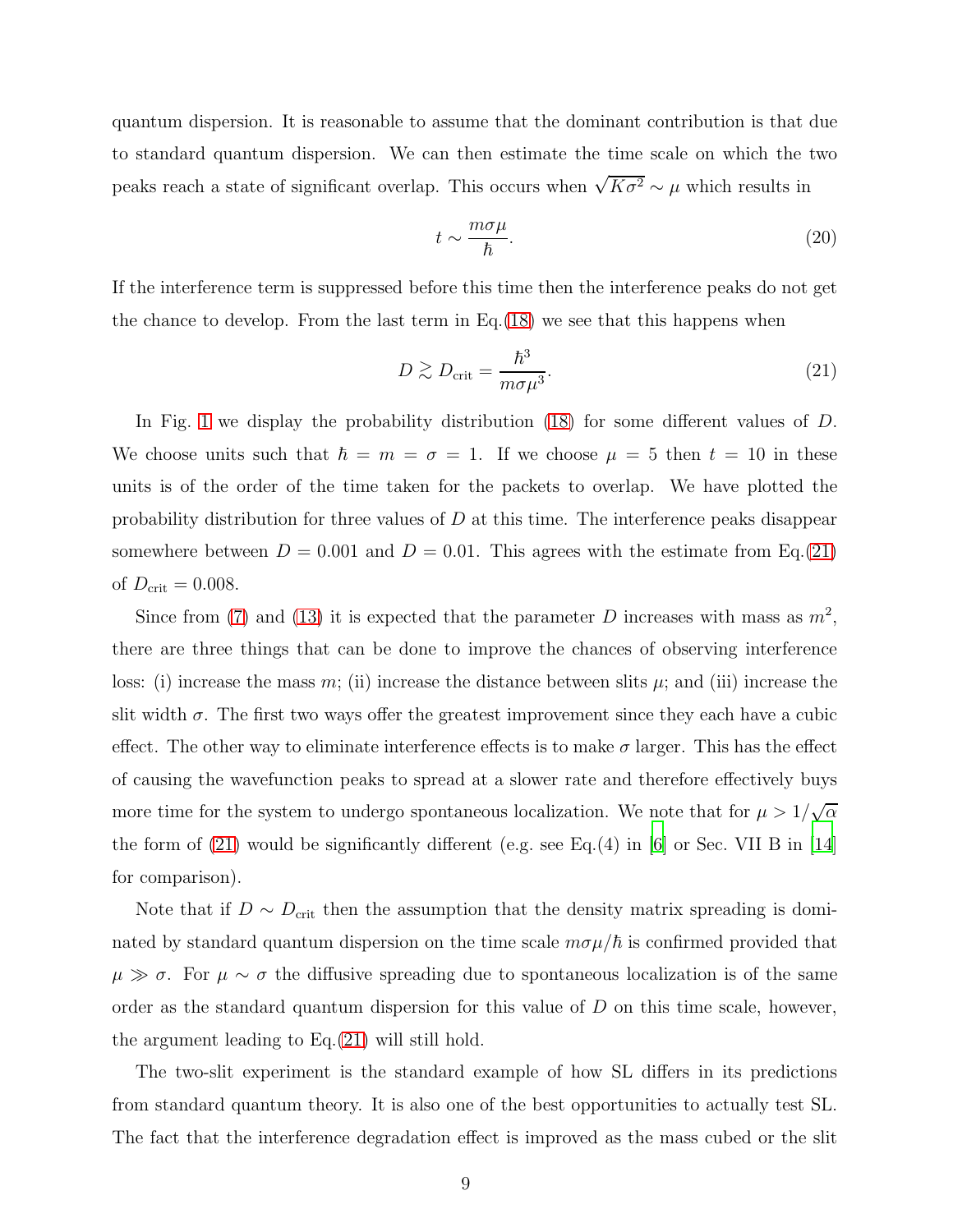separation cubed means that these parameters provide effective levers for entering the SL regime.

A planned experiment aims to use  $10^8$ amu Au clusters and a laser grating of wavelength 157nm ( $\mu = \sigma = 78.5$ nm) [\[6\]](#page-18-4). These values correspond to  $D_{\rm crit}/\hbar^2 \sim 10^{-2}$ m<sup>-2</sup>s<sup>-1</sup> ×  $(m/m_0)^2$ . This is equivalent to the order of magnitude of the GRW estimates of the spontaneous localization parameters  $(\lambda_0 = 10^{-16} \text{s}^{-1}$  and  $1/\sqrt{\alpha} = 10^{-7} \text{m})$  in agreement with the estimations of Ref. $[6]$  $[6]$ .

# <span id="page-9-0"></span>IV. SCATTERING FROM A POTENTIAL BARRIER

Here we apply the density matrix propagator technique perturbatively in order to analyse the problem of a particle scattering from a small potential barrier of height  $V$ . For  $V$ much less than the energy of the incoming particle we would classically expect the particle to pass right over the barrier. However, quantum mechanics predicts a small amount of reflection. We would like to consider the effect of spontaneous localization on this process. Since quantum mechanical reflection can be regarded as an interference effect in momentum space we might well expect that SL has the effect of diminishing the amount of reflection. However, the answer turns out to be more subtle. (See also Ref. | 15 | where the related problem of scattering in the presence of a thermal environment is considered.)

We solve Eq.[\(12\)](#page-5-1) by treating the potential term as a small perturbation. Working in momentum space where the propagator is given by Eq.[\(15\)](#page-6-1), the zeroth order contribution to the density matrix is

$$
\rho_t^{(0)}(p,q) = \int dp_0 dq_0 J(p,q,t|p_0,q_0,0)\rho_0(p_0,q_0). \tag{22}
$$

The probability distribution in momentum space at time t is found by setting  $p = q$ . We choose an initial density matrix of the form

$$
\rho_0(p_0, q_0) = \sqrt{\frac{2}{\pi}} \frac{\sigma}{\hbar} \exp\left\{-\frac{\sigma^2}{\hbar^2} \left[ (p_0 - \bar{p})^2 + (q_0 - \bar{p})^2 \right] - \frac{i}{\hbar} \bar{x} (p_0 - q_0) \right\} \tag{23}
$$

<span id="page-9-1"></span>
$$
\simeq \frac{\sqrt{2\pi}\hbar}{\sigma}\delta(p_0 - \bar{p})\delta(q_0 - \bar{p}),\tag{24}
$$

with  $\bar{p}\sigma/\hbar \gg 1$ , corresponding to a near perfect plane wave with momentum  $\bar{p}$ . When using the approximation [\(24\)](#page-9-1) we must use  $t = 2m\bar{x}/\bar{p}$  with  $\bar{x} = \sqrt{(\pi/2)}\sigma$  to determine the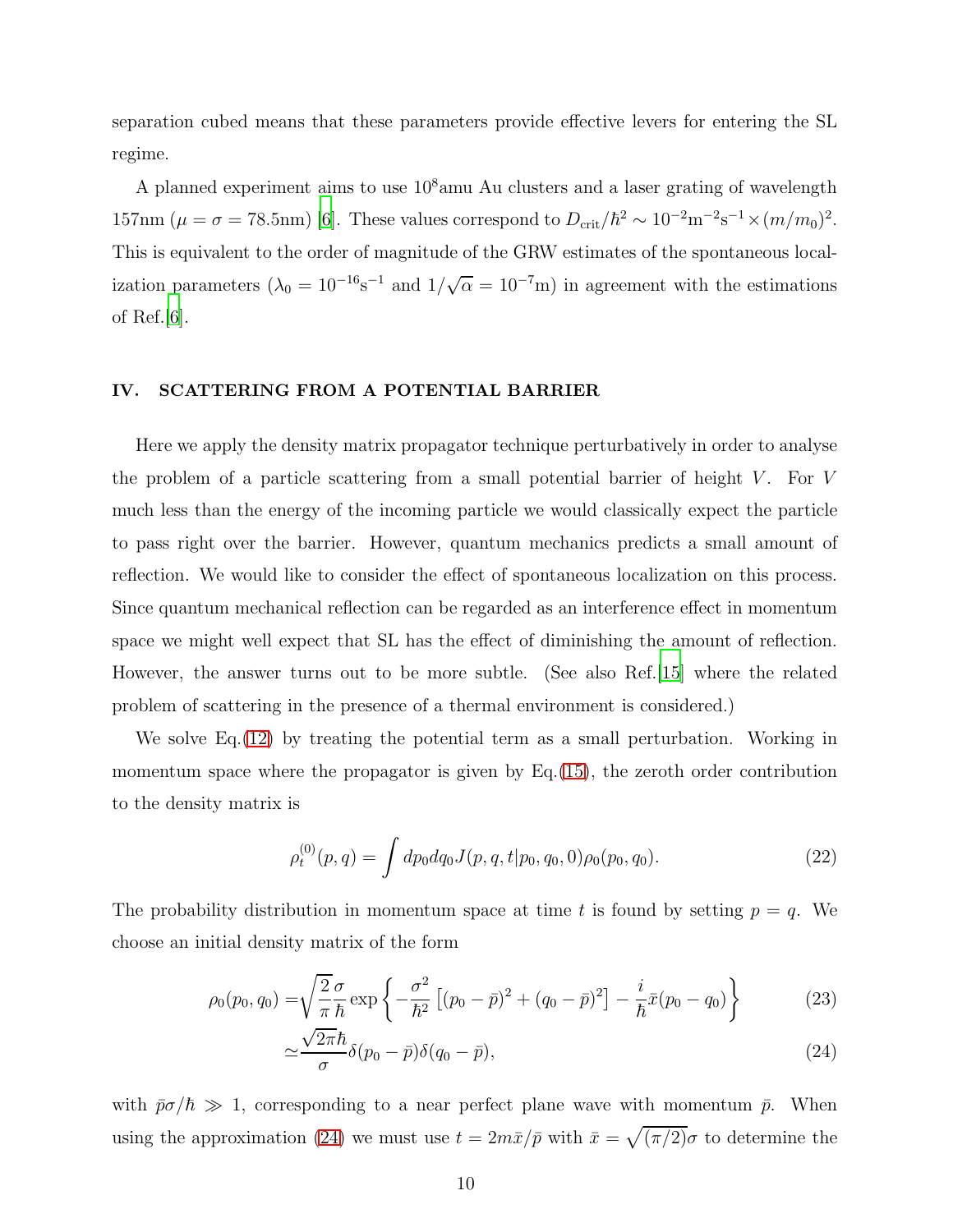approximate time taken for the wave packet to cross the potential barrier. With this initial state the zeroth order contribution to the probability density function is

$$
\rho_t^{(0)}(p, p) = \frac{1}{\sqrt{4\pi Dt}} \exp\left\{-\frac{1}{4Dt}(p - \bar{p})^2\right\}.
$$
\n(25)

This describes the diffusive spreading of the pure mode initial state due to SL. The potential does not appear at this level of approximation and there is no reflection. The momentum spread at zeroth order is

$$
\Delta p \sim \sqrt{Dt}.\tag{26}
$$

This is the dominant effect for the transmitted packet.

The first order perturbative correction is given by

$$
\rho_t^{(1)}(p,q) = -\frac{1}{\sqrt{2\pi\hbar}} \int_0^t dt' \int \left[ \prod_{i=0}^2 dp_i dq_i \right] J(p,q,t|p_2,q_2,t')
$$
  
 
$$
\times \frac{i}{\hbar} \left( V(p_2 - p_1) \delta(q_2 - q_1) - V(q_2 - q_1) \delta(p_2 - p_1) \right)
$$
  
 
$$
\times J(p_1, q_1, t'|p_0, q_0, 0) \rho_0(p_0, q_0), \qquad (27)
$$

where the potential in momentum space is given by

$$
V(p) = \frac{1}{\sqrt{2\pi\hbar}} \int dx \exp\left\{-\frac{i}{\hbar}px\right\} V(x).
$$
 (28)

The contributions from the two potential terms cancel out when  $p = q$  so at first order there is no contribution to the probability density function  $\rho_t(p, p)$ .

The second order term is

$$
\rho_t^{(2)}(p,q) = \frac{1}{2\pi\hbar} \int_0^t dt' \int_0^{t'} dt'' \int \left[ \prod_{i=0}^4 dp_i dq_i \right] J(p,q,t|p_4, q_4, t')
$$
  
\n
$$
\times \frac{i}{\hbar} (V(p_4 - p_3)\delta(q_4 - q_3) - V(q_4 - q_3)\delta(p_4 - p_3))
$$
  
\n
$$
\times J(p_3, q_3, t'|p_2, q_2, t'')
$$
  
\n
$$
\times \frac{i}{\hbar} (V(p_2 - p_1)\delta(q_2 - q_1) - V(q_2 - q_1)\delta(p_2 - p_1))
$$
  
\n
$$
\times J(p_1, q_2, t''|p_0, q_0, 0) \rho_0(p_0, q_0),
$$
\n(29)

In order to perform the calculation we use a Gaussian potential barrier of width a where

<span id="page-10-0"></span>
$$
V(x) = V_0 \frac{1}{\sqrt{2\pi a^2}} \exp\left\{-\frac{1}{2a^2}x^2\right\}.
$$
 (30)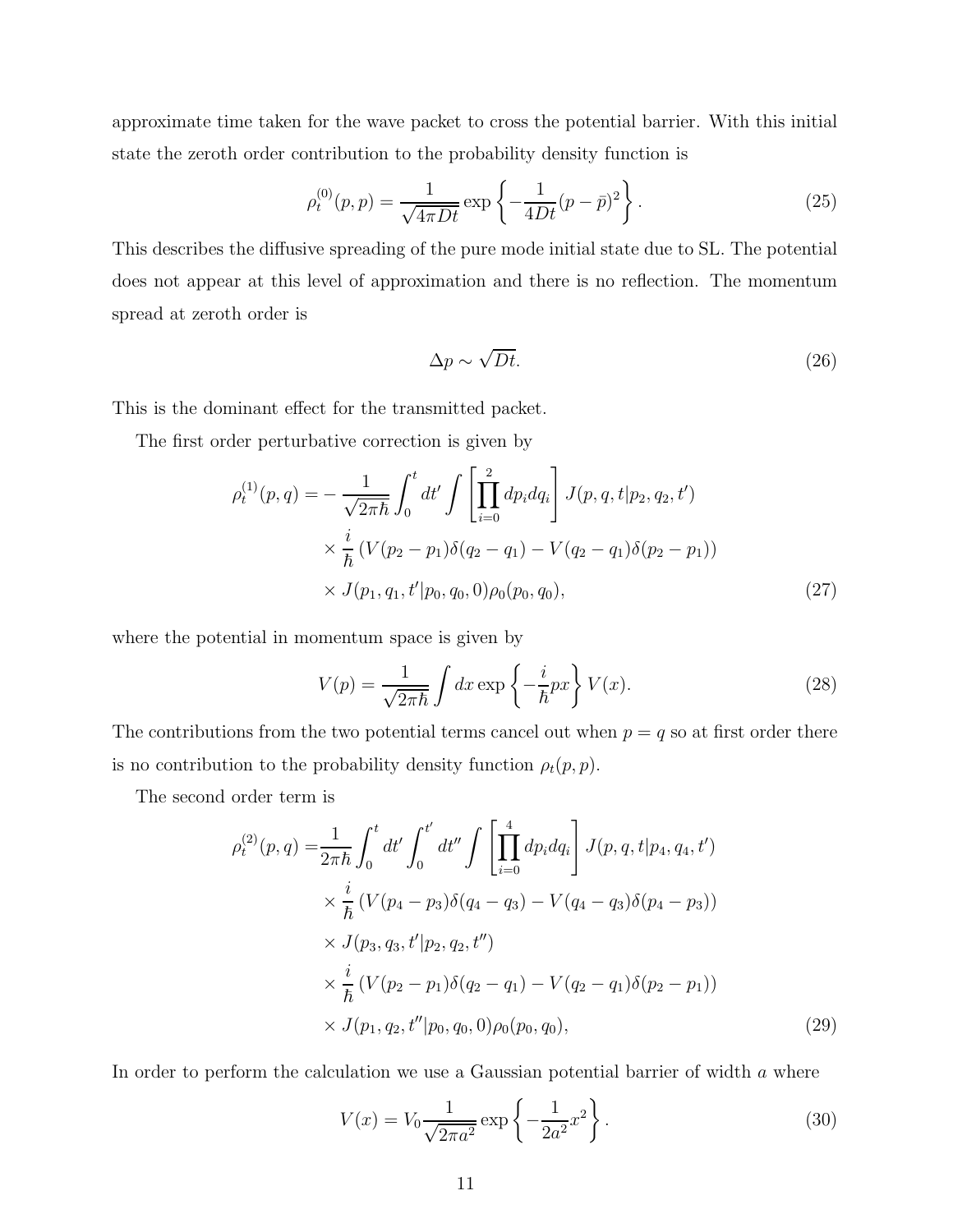Working to the same order in perturbation theory, standard quantum mechanics predicts that the reflected component from this potential is

<span id="page-11-0"></span>
$$
|\psi_{\infty}^{\text{ref}}(p)|^2 = \frac{V_0^2 m^2}{\hbar^2 p^2} \exp\left\{-\frac{4a^2}{\hbar^2}p^2\right\} |\psi_{-\infty}(-p)|^2.
$$
 (31)

For an initial pure state of momentum  $\bar{p}$  the reflected state has momentum  $-\bar{p}$ .

The Gaussian momentum integrals in [\(29\)](#page-10-0) can be evaluated and the result after a long calculation is

$$
\rho_t^{(2)}(p,p) = A_t(p,p) + [A_t(p,p)]^* + B_t(p,p) + [B_t(p,p)]^*,
$$
\n(32)

where

$$
A_t(p,p) = -\frac{mV_0^2}{2\pi\hbar^3 \bar{p}} \frac{1}{t} \int_0^t dt' \int_0^{t'} dt'' \frac{1}{\sqrt{K_A}} \times \exp\left\{-\frac{a^2}{K_A\hbar^2}(p-\bar{p})^2 + \frac{i(t'-t'')}{2K_Am\hbar}(p-\bar{p})^2\right\} \times \exp\left\{-\frac{D(t'-t'')^2(t'+2t'')}{3K_Am^2\hbar^2}p^2 - \frac{D(t'-t'')^3}{3K_Am^2\hbar^2}\bar{p}p\right\} \times \exp\left\{-\frac{D(t'-t'')^2(3t-2t'-t'')}{3K_Am^2\hbar^2}\bar{p}^2\right\},
$$
\n(33)

and

$$
B_t(p,p) = \frac{mV_0^2}{2\pi\hbar^3\bar{p}} \frac{1}{t} \int_0^t dt' \int_0^{t'} dt'' \frac{1}{\sqrt{K_B}} \times \exp\left\{-\frac{a^2}{K_B\hbar^2}(p-\bar{p})^2 + \frac{i(t'-t'')}{2K_Bm\hbar}(p^2-\bar{p}^2)\right\} \times \exp\left\{-\frac{D(t'-t'')^2(t'+2t'')}{3K_Bm^2\hbar^2}p^2 - \frac{D(t'-t'')^3}{3K_Bm^2\hbar^2}\bar{p}p\right\} \times \exp\left\{-\frac{D(t'-t'')^2(3t-2t'-t'')}{3K_Bm^2\hbar^2}\bar{p}^2\right\},
$$
\n(34)

with

$$
K_A = \frac{4Da^2}{\hbar^2}t + \frac{D^2}{3m^2\hbar^2}(t'-t'')^2 \left[4(t'+2t'')t - 3(t'+t'')^2\right] - \frac{2iD}{m\hbar}(t'-t'')t,\tag{35}
$$

and

<span id="page-11-3"></span><span id="page-11-2"></span><span id="page-11-1"></span>
$$
K_B = 1 + K_A + \frac{2iD}{m\hbar}(t' - t'')(t' + t'').
$$
\n(36)

The reflected contribution is seen to result from B and B<sup>∗</sup> and agrees with Eq.[\(31\)](#page-11-0) as  $D \rightarrow$ 0. The time integrals can be performed numerically and an example is shown in Fig. [2.](#page-12-0) For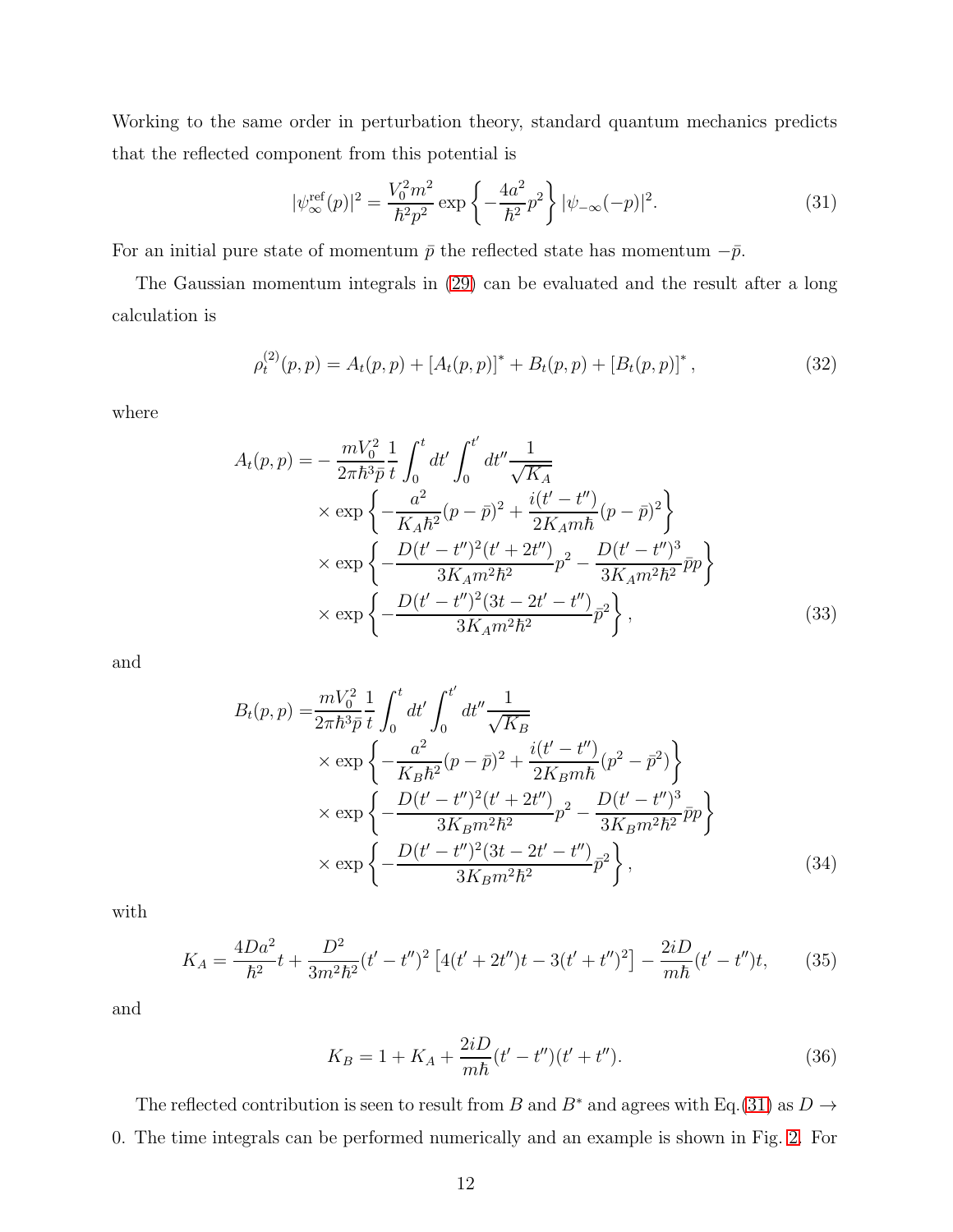<span id="page-12-0"></span>

FIG. 2: Probability distribution function in momentum for scattering from a Gaussian potential barrier at zeroth order (dashed line) and second order (solid line) in V .

the plots we choose units such that  $\hbar = m = \bar{p} = 1$  and set other parameters to be  $t = 100$ ,  $D = 0.0001$ , and  $a = 0.1$ . The initial state corresponds to a delta function peak at  $p = 1$ . After the scattering has taken place there are two peaks corresponding to transmission and reflection. The graph show the zeroth order contribution (pure transmission) and the second order contribution (scaled by the potential height in order to compare the contributions at the same scale). There is a close but not exact agreement between the zeroth order transmitted peak and the negative of the transmitted peak at second order. We find that the total contribution at second order integrates over momentum to 0 as expected.

Let us now examine the reflected peak. From Eqs [\(34\)](#page-11-1), [\(35\)](#page-11-2) and [\(36\)](#page-11-3) we can read off the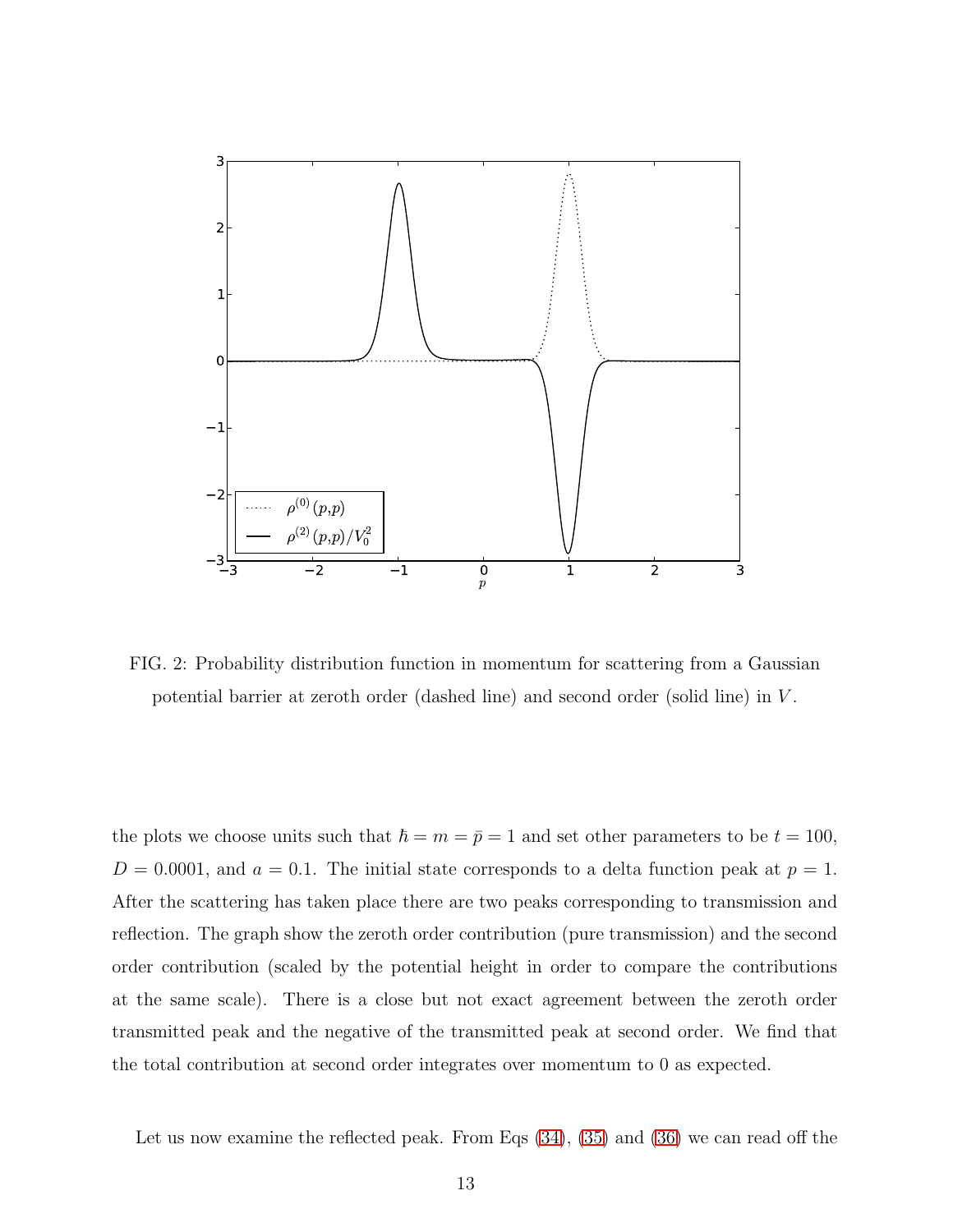time scales

$$
t_E = \frac{m\hbar}{\bar{p}^2},\tag{37}
$$

$$
t_1 = \frac{m\hbar}{Dt},\tag{38}
$$

$$
t_2 = \frac{m\hbar}{\bar{p}\sqrt{Dt}},\tag{39}
$$

where t is the total time taken for the packet to cross the barrier and for now we ignore a. The time scale  $t_E$  is the energy time. It can be understood as the time for the packet to traverse its own wavelength. This time is of most relevance to the formation of the reflected packet and if the effects of CSL are to prevent the formation of the reflection they must act faster that  $t_E$  [\[15\]](#page-19-5). However, if we impose the condition

<span id="page-13-0"></span>
$$
\bar{p} \gg \Delta p,\tag{40}
$$

essentially saying that momentum diffusion of the free packet over time  $t$  does not effect its integrity as the wavepacket, then we find that

$$
t_1 \gg t_2 \gg t_E. \tag{41}
$$

The unitary part of the propagator contributes to the time integral in  $(34)$  on a time scale  $t_E$ whereas the CSL terms only contribute at times  $\sim t_2 \gg t_E$ . This shows that in the regime of momentum fluctuations small enough that the results make physical sense, CSL has a negligible effect on the reflection probability. The time scale  $t_2$  can be understood as a cut off on the time integration in [\(34\)](#page-11-1). This implies that there is a corresponding momentum spread in the reflected peak of order  $\sqrt{Dt}$  - the same as we found for the transmitted peak. This agrees with what we observe in Fig. [2](#page-12-0)

Finally let us consider the a-dependent term in [\(35\)](#page-11-2). This becomes significant when

$$
\frac{\hbar^2}{a^2} \lesssim Dt \sim \Delta p. \tag{42}
$$

If this is the case then the first exponential term in Eq.[\(34\)](#page-11-1) along with the condition [\(40\)](#page-13-0) imply that the reflected component is already heavily suppressed by the barrier being smooth rather than sharp.

In conclusion the dominant effect of CSL during the process of quantum mechanical refection is momentum diffusion. The magnitude of the momentum diffusion is the same order as that undergone by a free wave packet travelling for the same amount of time  $t$  and satisfying CSL dynamics.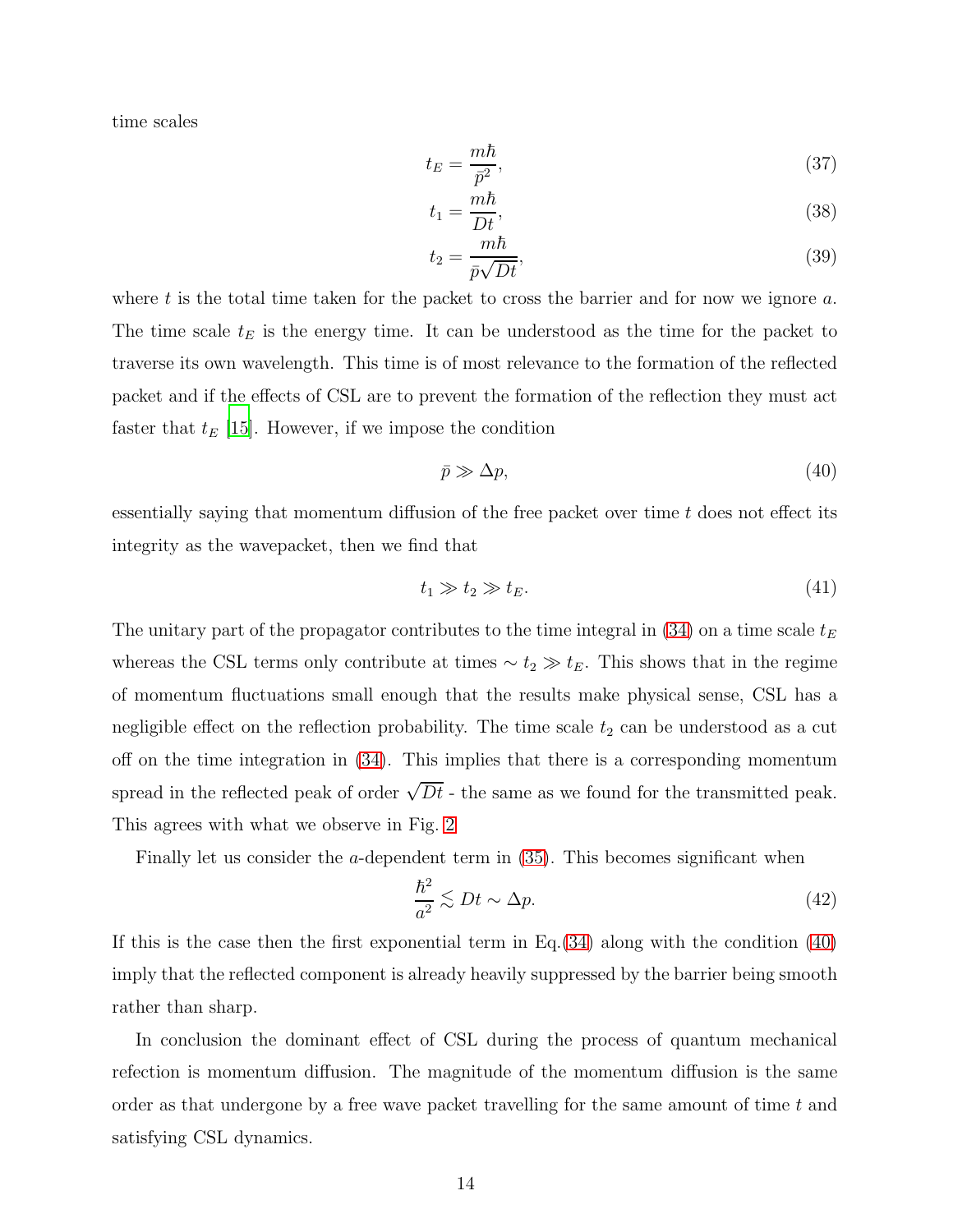### <span id="page-14-0"></span>V. TWO NON-INTERACTING IDENTICAL PARTICLES

So far we have looked at systems composed of only 1 particle. Now we consider 2 particles. For simplicity we assume that there is no conventional interaction between the 2 particles and examine only the behaviour resulting from spontaneous localization. We take the particles to be identical spinless bosons, each initially in the same Gaussian state centred about  $x = 0$ with zero expected momentum.

The two particle state is represented by

$$
|\psi\rangle = \int dx_1 dx_2 \ \psi(x_1, x_2) \frac{1}{\sqrt{2}} \hat{a}^\dagger(x_1) \hat{a}^\dagger(x_2) |0\rangle,\tag{43}
$$

where 1 and 2 label the two particles. Since the two particles are identical their joint wavefunction  $\psi(x_1, x_2)$  is symmetric under interchange of coordinates. Improper position states are given by  $|x_1, x_2\rangle = \hat{a}^{\dagger}(x_1)\hat{a}^{\dagger}(x_2)|0\rangle/\sqrt{2}$  and the coordinate space representation of the density matrix is  $\langle x_1, x_2|\hat{\rho}|y_1, y_2\rangle$ .

Following the same method outlined in Sec. [II](#page-3-0) we arrive at the two particle master equation

<span id="page-14-1"></span>
$$
\frac{\partial}{\partial t}\rho_t = \frac{i\hbar}{2m} \left( \frac{\partial^2}{\partial x_1^2} - \frac{\partial^2}{\partial y_1^2} \right) \rho_t + \frac{i\hbar}{2m} \left( \frac{\partial^2}{\partial x_2^2} - \frac{\partial^2}{\partial y_2^2} \right) \rho_t \n- \frac{D}{\hbar^2} \left[ (x_1 - y_1)^2 + (x_1 - y_2)^2 + (x_2 - y_1)^2 \right. \n+ (x_2 - y_2)^2 - (x_1 - x_2)^2 - (y_1 - y_2)^2 \rho_t,
$$
\n(44)

where we have used that  $x_i - y_i$  for  $i = 1, 2$ , and  $x_1 - x_2$  are typically much smaller than  $1/\sqrt{\alpha}$ . In other words the particles are each sufficiently localized and close together.

The propagator for Eq.[\(44\)](#page-14-1) is readily shown to be given by

$$
J(x_1, y_1, x_2, y_2, t | x'_1, y'_1, x'_2, y'_2, t')
$$
  
=  $J(x_1, y_1, t | x'_1, y'_1, t') J(x_2, y_2, t | x'_2, y'_2, t')$   
 $\times \exp \left\{-\frac{D(t - t')}{3\hbar^2} \left[ (x_1 - y_2)^2 + (x_1 - y_2)(x'_1 - y'_2) + (x'_1 - y'_2)^2 \right] \right\}$   
 $\times \exp \left\{-\frac{D(t - t')}{3\hbar^2} \left[ (x_2 - y_1)^2 + (x_2 - y_1)(x'_2 - y'_1) + (x'_2 - y'_1)^2 \right] \right\}$   
 $\times \exp \left\{+\frac{D(t - t')}{3\hbar^2} \left[ (x_1 - x_2)^2 + (x_1 - x_2)(x'_1 - x'_2) + (x'_1 - x'_2)^2 \right] \right\}$   
 $\times \exp \left\{+\frac{D(t - t')}{3\hbar^2} \left[ (y_1 - y_2)^2 + (y_1 - y_2)(y'_1 - y'_2) + (y'_1 - y'_2)^2 \right] \right\},$  (45)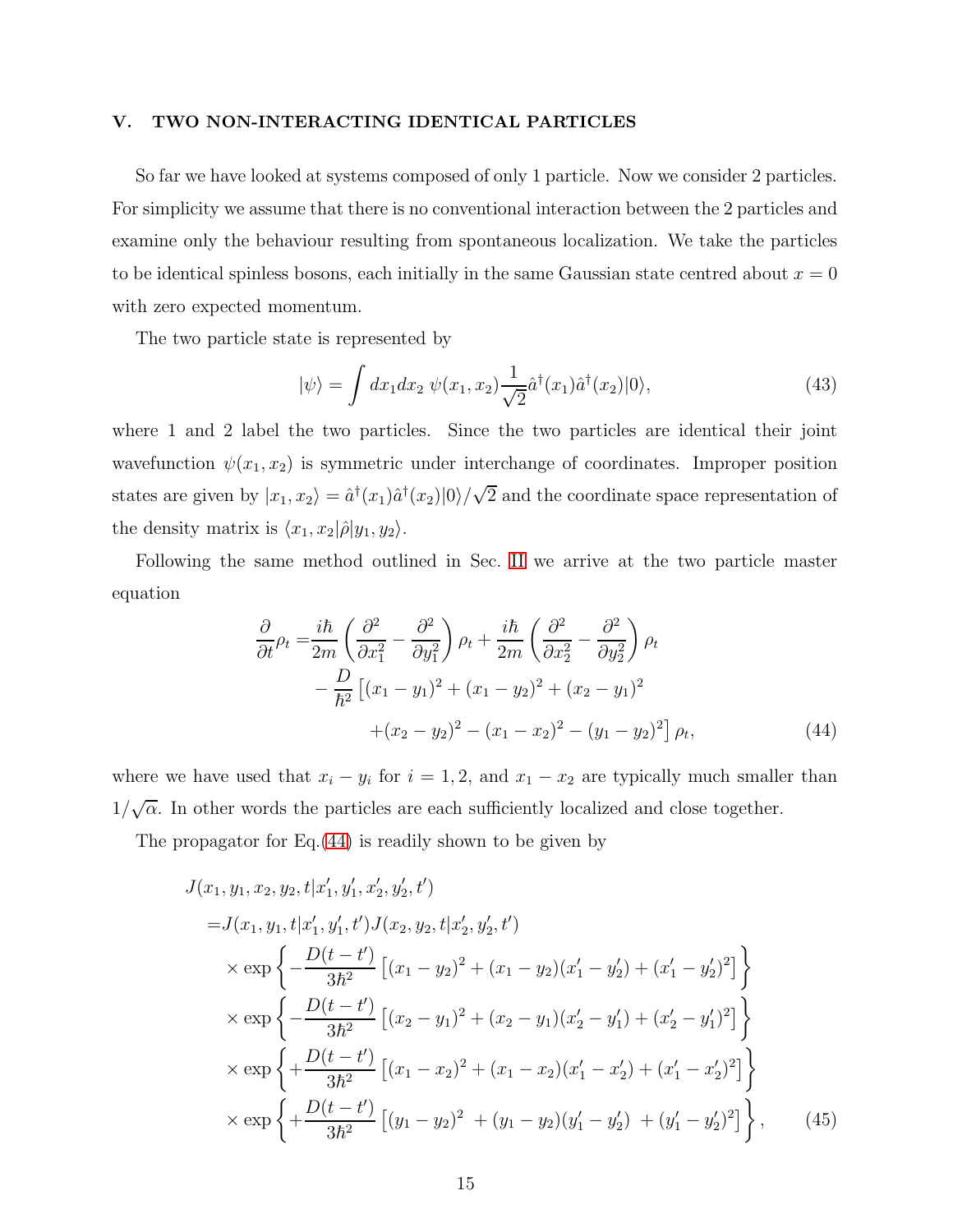where the result is expressed in terms of the one particle propagator given in [\(14\)](#page-5-2). This result follows from the one particle result by inspection although it could in principle be derived using path-integral methods (see e.g. Refs [\[10](#page-19-0), [11\]](#page-19-1) for use of path-integral methods for evaluation of the density matrix propagator).

The initial wavefunction is taken to be

$$
\psi(x_1, x_2) = \frac{1}{\sqrt{2\pi\sigma^2}} \exp\left\{-\frac{1}{4\sigma^2}x_1^2\right\} \exp\left\{-\frac{1}{4\sigma^2}x_2^2\right\},\tag{46}
$$

from which the initial density matrix follows

$$
\rho_0(x_1, y_1, x_2, y_2) = \psi(x_1, x_2)\psi^*(y_1, y_2). \tag{47}
$$

We suppose that this state results from trapping the two particles in the same harmonic trap. Once the trapping potential is turned off the particles are left to undergo the free particle dynamics described by the CSL model. The joint probability distribution for subsequently measuring the two particles in positions  $x_1$  and  $x_2$  is given by

$$
P_t(x_1, x_2) = \rho_t(x_1, x_1, x_2, x_2)
$$
  
= 
$$
\int dx'_1 dy'_1 dx'_2 dy'_2 J(x_1, x_1, x_2, x_2, t | x'_1, y'_1, x'_2, y'_2, 0) \rho_0(x'_1, y'_1, x'_2, y'_2).
$$
 (48)

All the Gaussian integrals are straightforward to perform. The result is simplest when expressed in term of the variables

<span id="page-15-0"></span>
$$
X = \frac{x_1 + x_2}{2} \quad \text{and} \quad \xi = x_1 - x_2. \tag{49}
$$

In terms of these variables the probability distribution function factorizes and we find

$$
P_t(X,\xi) = \frac{1}{2\pi\sigma^2 L^{1/2}} \exp\left\{-\frac{1}{\sigma^2 L} \left(\frac{\hbar^2 t^2}{4m^2 \sigma^4} + 1\right) X^2\right\}
$$

$$
\times \exp\left\{-\frac{1}{\sigma^2 L} \left(\frac{4Dt^3}{3m^2 \sigma^2} + \frac{\hbar^2 t^2}{4m^2 \sigma^4} + 1\right) \left(\frac{\xi}{2}\right)^2\right\},
$$
(50)

where

$$
L = \frac{D\hbar^2 t^5}{3m^4\sigma^6} + \frac{\hbar^4 t^4}{16m^4\sigma^8} + \frac{4Dt^3}{3m^2\sigma^2} + \frac{\hbar^2 t^2}{2m^2\sigma^4} + 1.
$$
 (51)

The interesting feature of  $(50)$  is that the spread of the distribution of X is different from the spread of the distribution of  $\xi/2$ . If the particles were undergoing spontaneous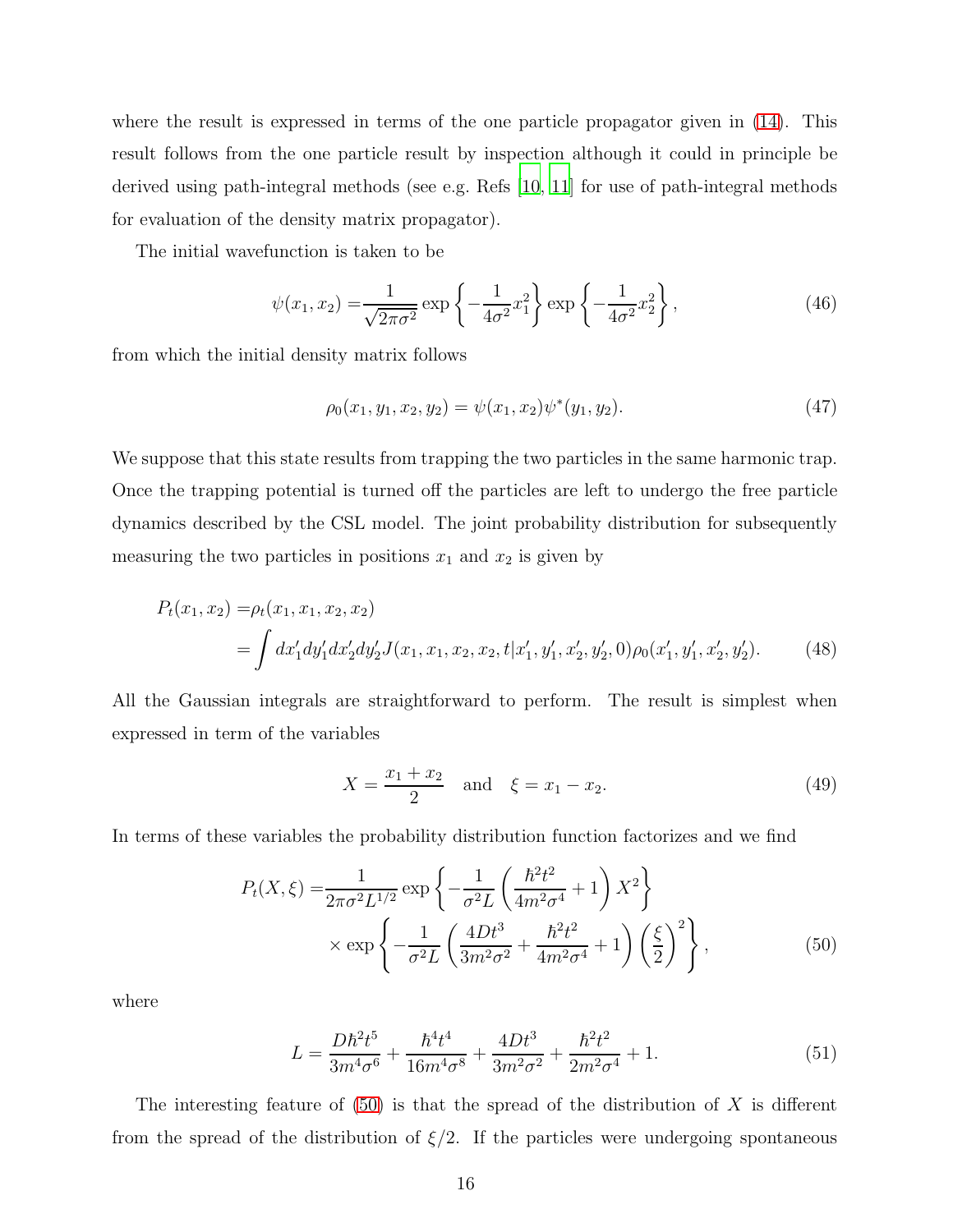<span id="page-16-0"></span>

FIG. 3: Standard deviation in  $X = (x_1 + x_2)/2$  and  $\xi/2 = (x_1 - x_2)/2$  with time, for two particles released from a harmonic trap.

localization independently, each evolving according to  $Eq.(12)$  $Eq.(12)$  we would find that X and  $\xi/2$  have the same distribution at all times. In fact they would each have a Gaussian distribution with variance  $\sigma^2 K/2$  (see Eq.[\(19\)](#page-7-2)).

The behaviour of the standard deviations in X and  $\xi/2$  with time is shown in Fig. [\(3\)](#page-16-0). Units are chosen such that  $\hbar = m = \sigma = 1$  and the parameter D is set to 0.1. The initial standard deviation is  $1/\sqrt{2}$  in these units. This grows more rapidly with time for X than for  $\xi/2$ . We can read off the long time behaviour of the standard deviation from [\(50\)](#page-15-0). We find that  $\sigma_{\xi/2} \propto t$  and  $\sigma_X \propto t^{3/2}$ .

If the interactions between particles can be kept to a minimum (or quantified precisely) we can imagine that this effect could be measured by releasing the particles from the ground state in a harmonic trap then allowing the particles to move freely in 1 dimension before measuring their positions on a device/screen below the trap.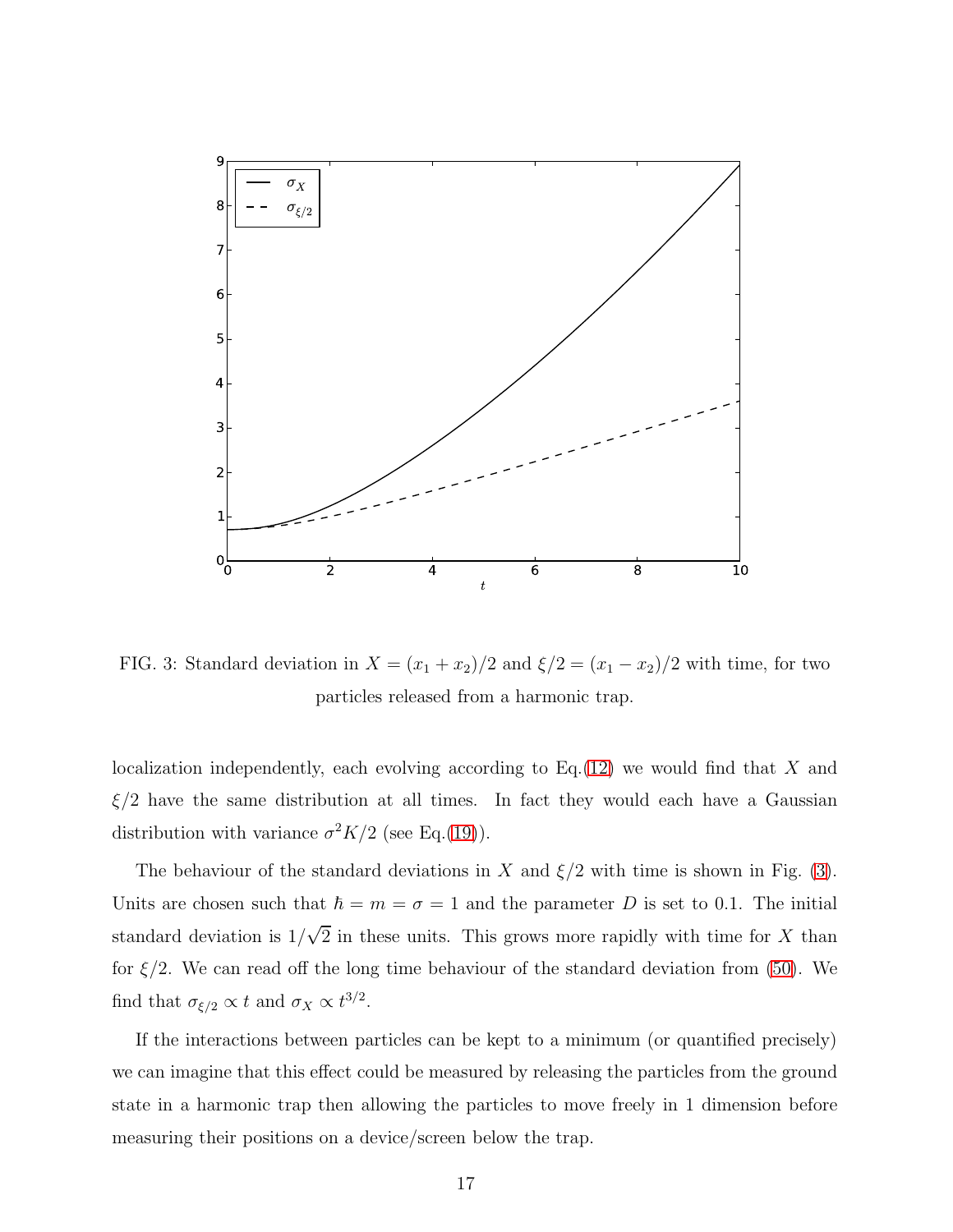To get an idea of the numbers involved consider two particles each of  $10<sup>8</sup>$  nucleon masses in a trap of width 10<sup>−</sup><sup>8</sup>m. The particles are released and left for 10s before having their positions measured. Here we find that the standard deviation in X is of order  $10\%$  larger than the standard deviation in  $\xi/2$  using the GRW parameters.

The particles do not need to be identical. Provided that the operator  $\hat{N}(x)$  in Eq.[\(3\)](#page-4-0) is replaced by the total matter density operator

$$
\hat{M}(x) = \sum_{k} \frac{m_k}{m_0} \hat{N}_k(x),\tag{52}
$$

where k denotes different particle species, the result is the same. (Equation  $(50)$  will only apply when the 2 particles have the same mass  $m$ .)

The physical reason for this effect is that the diffusions undergone by each particle are correlated by the way the localization mechanism works on the total number density state rather than individually on each particle. This prevents the particles from spreading too far apart even though the system as a whole will diffuse.

We also note that tracing out one of the two particles in  $(50)$  results in the remaining particle behaving precisely as described by the one particle propagator [\(14\)](#page-5-2) .

# <span id="page-17-0"></span>VI. DISCUSSION

We have demonstrated the use of the density matrix propagator as a way of solving the continuous spontaneous localization model in a range of experimental situations in the case where the localization length scale can be regarded as large. The technique involves constructing solutions by evolving an initial density matrix according to Eq.[\(2\)](#page-2-1) and its generalizations to include more particles. Interactions, such as those with a classical potential can be added perturbatively in a standard way.

The first situation that we considered was the two slit experiment. We demonstrated that the interference pattern predicted by standard quantum theory becomes gradually less visible as we either increase the mass of the particle, increase the slit separation, or increase the slit widths. In particular, increasing the mass has the joint effect of increasing the rate of localization through Eq.[\(7\)](#page-4-1) and increasing the time taken for the two wave packets to reach a state of overlap [\(20\)](#page-8-1).

The second example made use of perturbation theory to examine the process of scattering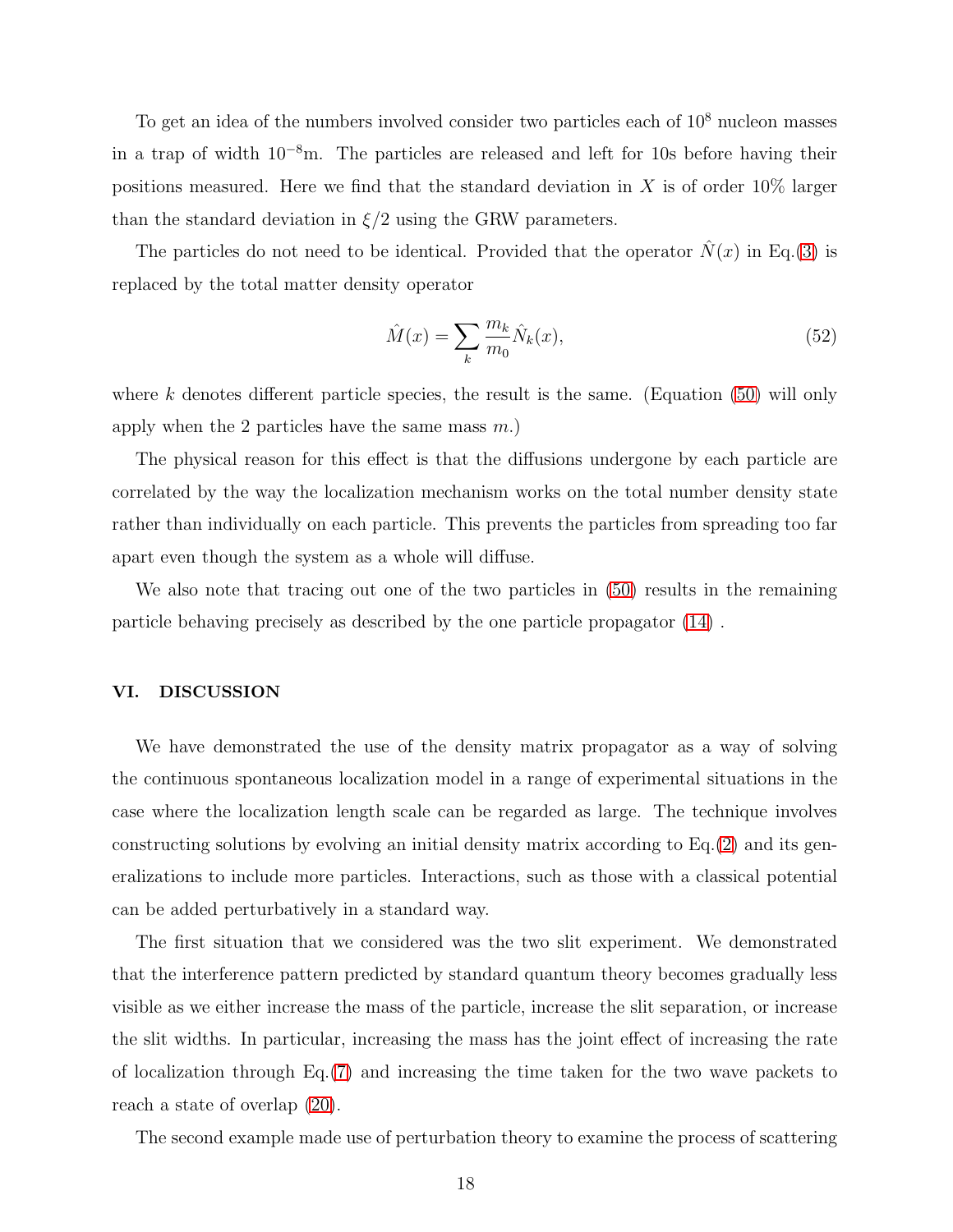of a particle from a classical potential barrier. The potential height was assumed to be small and treated perturbatively to second order. The result was that there was no significant change in the probability of reflection. The dominant effect of SL was to cause momentum diffusion. The amount of diffusion for the reflected peak was of the same order of magnitude as that of the transmitted peak which is dominated by a zeroth order contribution.

The final example was to consider the CSL evolution of 2 non-interacting particles. To give a concrete example we chose the 2 particles to be initially located in the same trap with the same initial wave function. Once the trap is switched off the 2 particles evolve freely. However, their behaviour is coupled by the CSL dynamics and this has the effect of making it more likely that the particles will be subsequently measured closer together than would be expected if the particles dispersed independently. We quantified this in the form of a joint probability distribution for the positions of the two particles.

In general we have demonstrated the use of the density matrix propagator as a powerful tool for solving the CSL model. The results derived are, in principle, experimentally observable and offer tests of CSL against standard quantum theory.

#### ACKNOWLEDGEMENTS

I would like to thank Jonathan Halliwell for helpful discussions and comments. This work was supported by EPSRC Research Grant No. EP/J008060/1.

- <span id="page-18-7"></span><span id="page-18-0"></span>[1] P. Pearle, Phys. Rev. A39, 2277 (1989).
- [2] G.C. Ghirardi, P. Pearle, & A. Rimini, Phys. Rev. A42, 78 (1990).
- <span id="page-18-1"></span>[3] G.C. Ghirardi, A. Rimini, & T. Weber, Phys. Rev. D34, 470 (1986).
- <span id="page-18-2"></span>[4] A. Bassi & G.C. Ghirardi, Phys. Rept. 379, 257 (2003).
- <span id="page-18-3"></span>[5] A. Bassi, K. Lochan, S. Satin, T. P. Singh, & H. Ulbricht, Rev. Mod. Phys. 85, 471 (2013).
- <span id="page-18-4"></span>[6] S. Nimmrichter, K. hornberger, P. Haslinger, & M. Arndt, Phys. Rev. A83, 043621 (2011).
- <span id="page-18-5"></span>[7] W. Marshall, C. Simon, R. Penrose, D. Bouwmeester, Phys. Rev. Lett. 91, 130401 (2003).
- <span id="page-18-6"></span>[8] T. Kippenberg & K. Vahala, Science 321, 1172, 2008
- <span id="page-18-8"></span>[9] W. Feldmann & R. Tumulka, J. Phys. A: Math. Theor. 45, 06504 (2012).